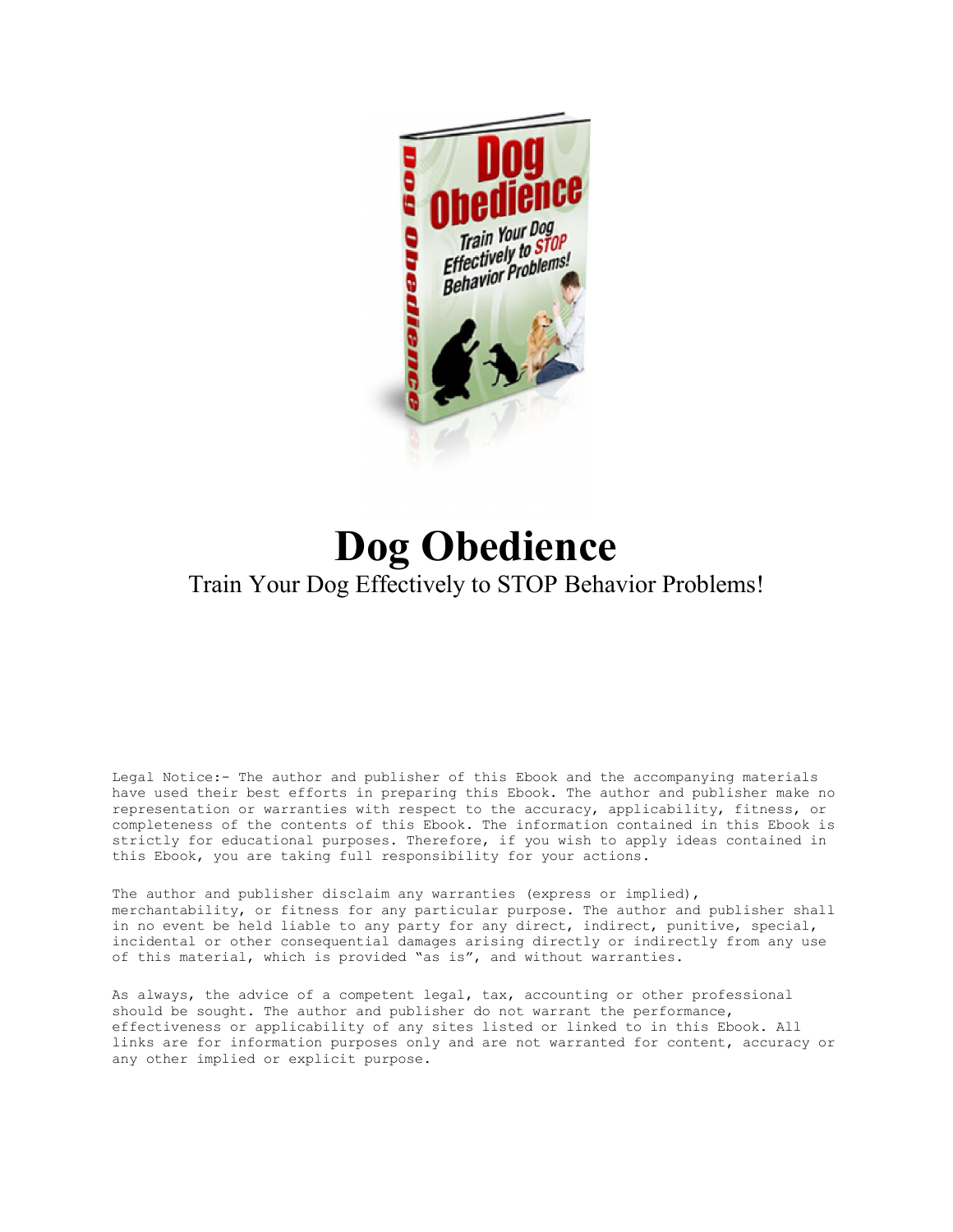# **Table of Contents**

| 9  |
|----|
|    |
|    |
|    |
|    |
|    |
|    |
| 18 |
|    |
| 20 |
| 22 |
| 24 |
| 25 |
|    |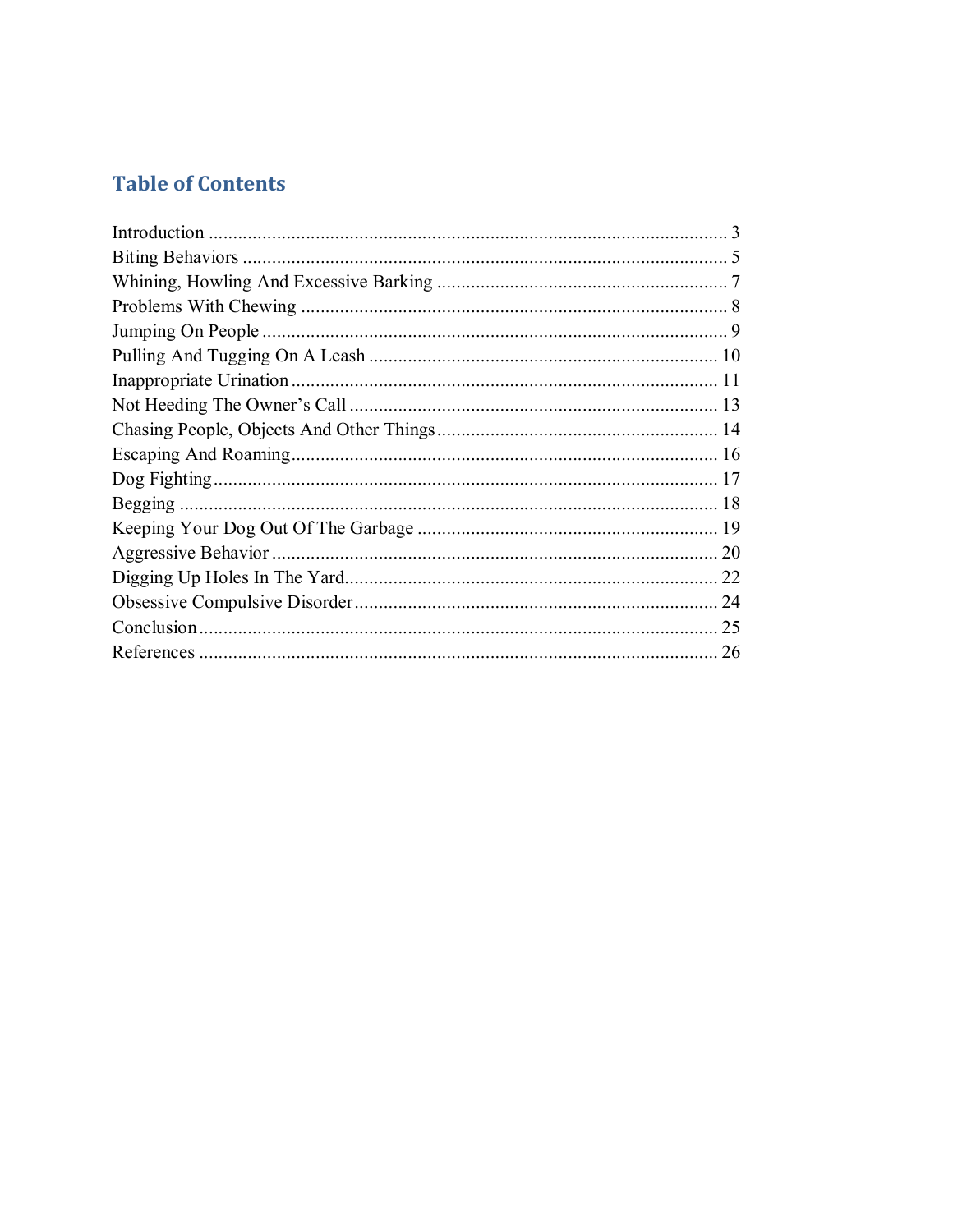#### **Introduction**

If you own a dog, you will have to do more than just feed them and give them toys to play with. Just about every one, no matter what breed, will have some bad habits and behaviors that you will have to break and get rid of.

It is necessary to make sure that you are sending the right message by eliminating any behavior that is deemed inappropriate and can eventually cause you shame and embarrassment.

There are different ways to deal with each of the unacceptable behaviors from your dog. Whatever you do, make sure that it is effective and something that can force your dog to change their ways.

Since there are different behaviors for each occurrence, you will find that some will require unique solutions. Of course, you will have to take into account the breed of your dog. There are some behaviors that come from genetics. So those will have to be dealt with accordingly.

Starting your dog on the right foot in the beginning is key to getting them to conform to doing the right thing. If you wait until later, it may be difficult for you and your dog to get things together.

It is important to incorporate proper training and teaching for your dog. Even if it's not your first one, you still need to go through the process with every one you get. Make the environment for them a pleasant one and you can have a happy dog.

You want your dog to be your best friend and make them a member of your family. You want them to be that special companion when you have no one else.

Here are some things that you will read about in this guide:

- How To Stop Your Dog From Biting
- How To Stop Them From Howling and Barking And What Could Happen If You Don't
- How To Stop Them From Being Aggressive

You want to have a happy dog. In turn he will make you happy. Dogs are different creatures. Once they get attached to you, they are attached and there's no turning back.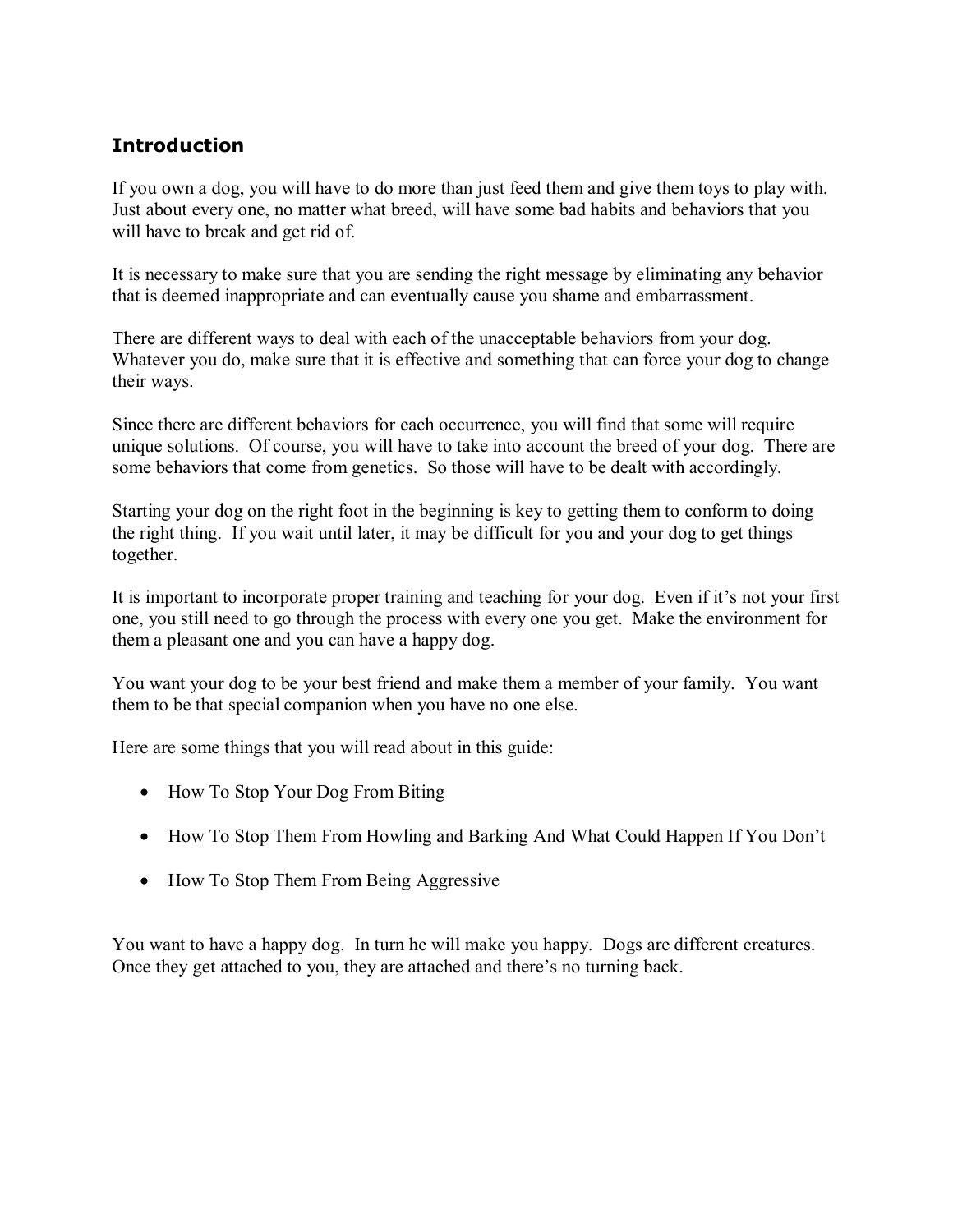Dogs are man's best friend for a reason. They can provide things that no human can provide for them. A dog can be your protector from hurt, harm and danger. They will easily and readily come to your defense when they need to.

However, they have to be trained properly in order to do that. They must get rid of their bad behaviors so that they can be efficient and dependable.

While you are training them to get rid of their bad behaviors, it's important that you have patience. It will take time for your dog to make those changes that he needs to make in order to be the dog that you want him to be.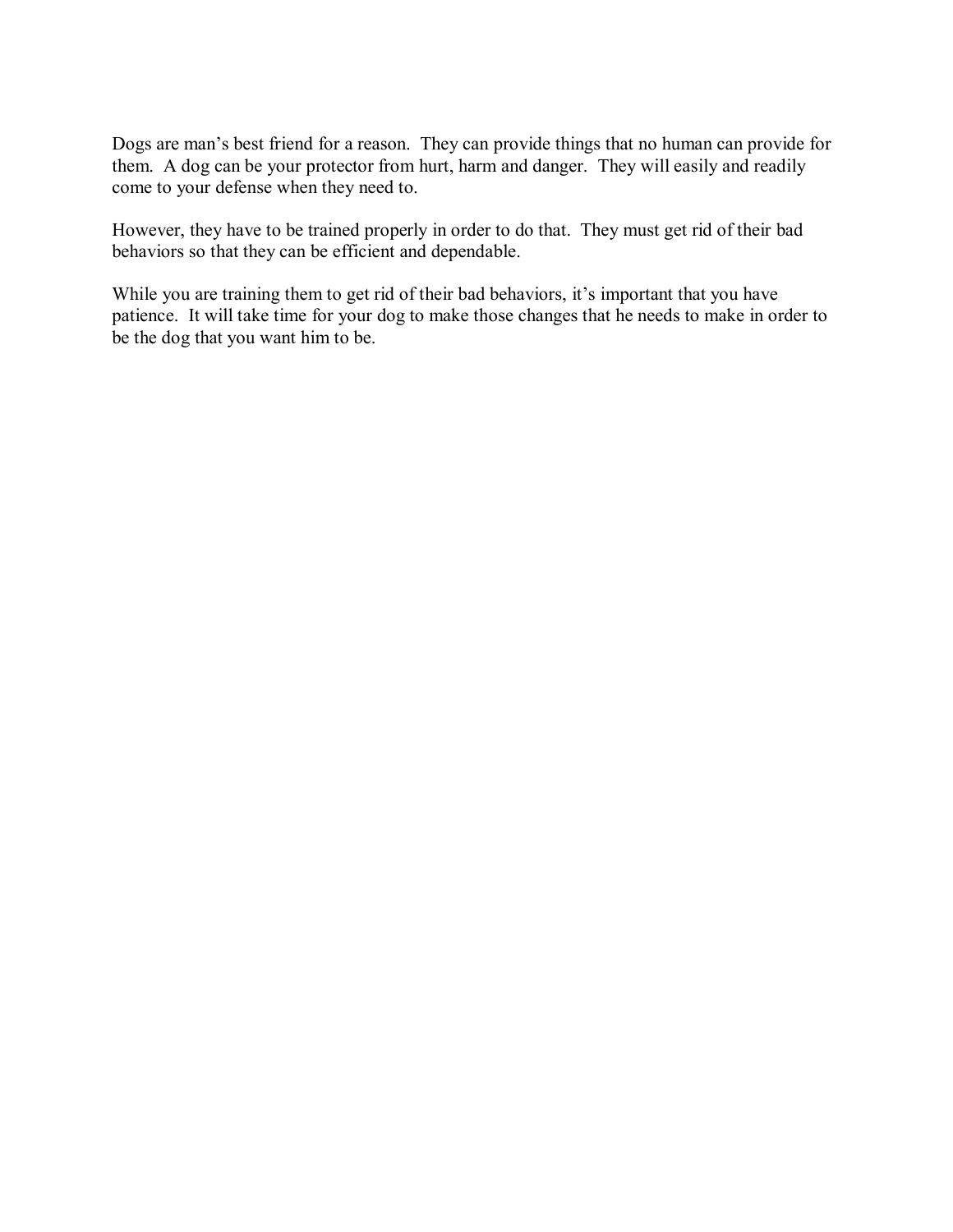#### **Biting Behaviors**

Even though biting is considered as a normal behavior, you should also keep in mind that when dogs get older, it could pose a serious risk to others including yourself.

It may be cute in the puppy stage, but as they grow, it's not cute anymore. You have to start when you still have a puppy to get them to change their behavior regarding biting.

As a puppy, biting is a learned behavior that comes from their mother and additional litter. Because they are not always with their mother, the human that takes care of them must be responsible for making the change.

While still in the puppy stage, allow the puppy to play with other puppies. They like to interact with each other and sometimes that will include biting. As they do this, they can learn to control themselves.

If there is one puppy that is overly aggressive, the others will get after the aggressive puppy for being too rough. As they continue to play with each other, the puppy will learn to subside with the biting.

You can start very early while they are still a puppy when they are at least four to six weeks old. Here are some tips that you can take to get an advantage:

- Let the puppy know that you hurt when they bit you. You can be stern and say "no" or "ouch" to let the puppy know that it hurt you. The puppy will know that they have gone too far and they will think about what they've done.
- Slowly take your hand away. Doing this too fast can cause more damage.
- If they bite you again, repeat your verbal reaction. Step away from the puppy for a while. They will realize that you don't appreciate what they did and will figure out that you don't want to be around them.
- Give them a toy to chew on.
- Reward the puppy when they are good and not biting you.
- Be consistent when you are training them to stop biting. Continue to let the puppy know that bites are not acceptable.
- Your puppy should take an obedience class. That way he can interact with other dogs as he gets older. He will learn about limits with humans and other dogs.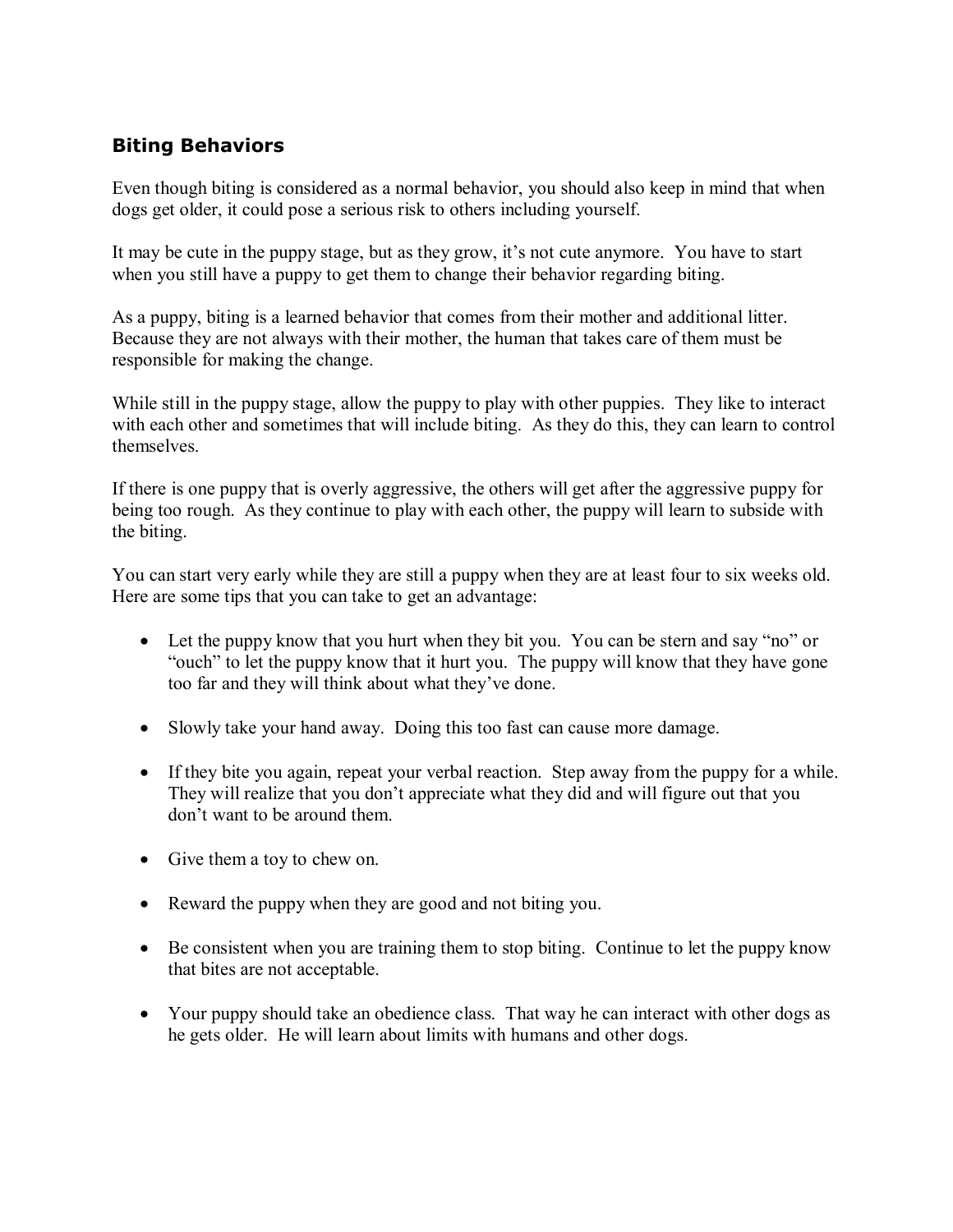- As your puppy gets older and grows into a dog, he needs lots of physical activity, including regular exercise. Also, give them a chance to play outside so that he can get some fresh air. Make sure he gets to walk and play fetch. This can help them not think about biting.
- Keep them on a schedule with their physical activities. They will get used to doing things and will come to enjoy doing them.
- Keep young children out of harm's way by not leaving them alone with the puppy. The puppy may still be in the learning stage and may bite the child.
- Refrain from aggressive behavior with them. That can influence them to continue biting.
- If they continue to bite despite your best efforts, contact your veterinarian or a dog trainer for assistance.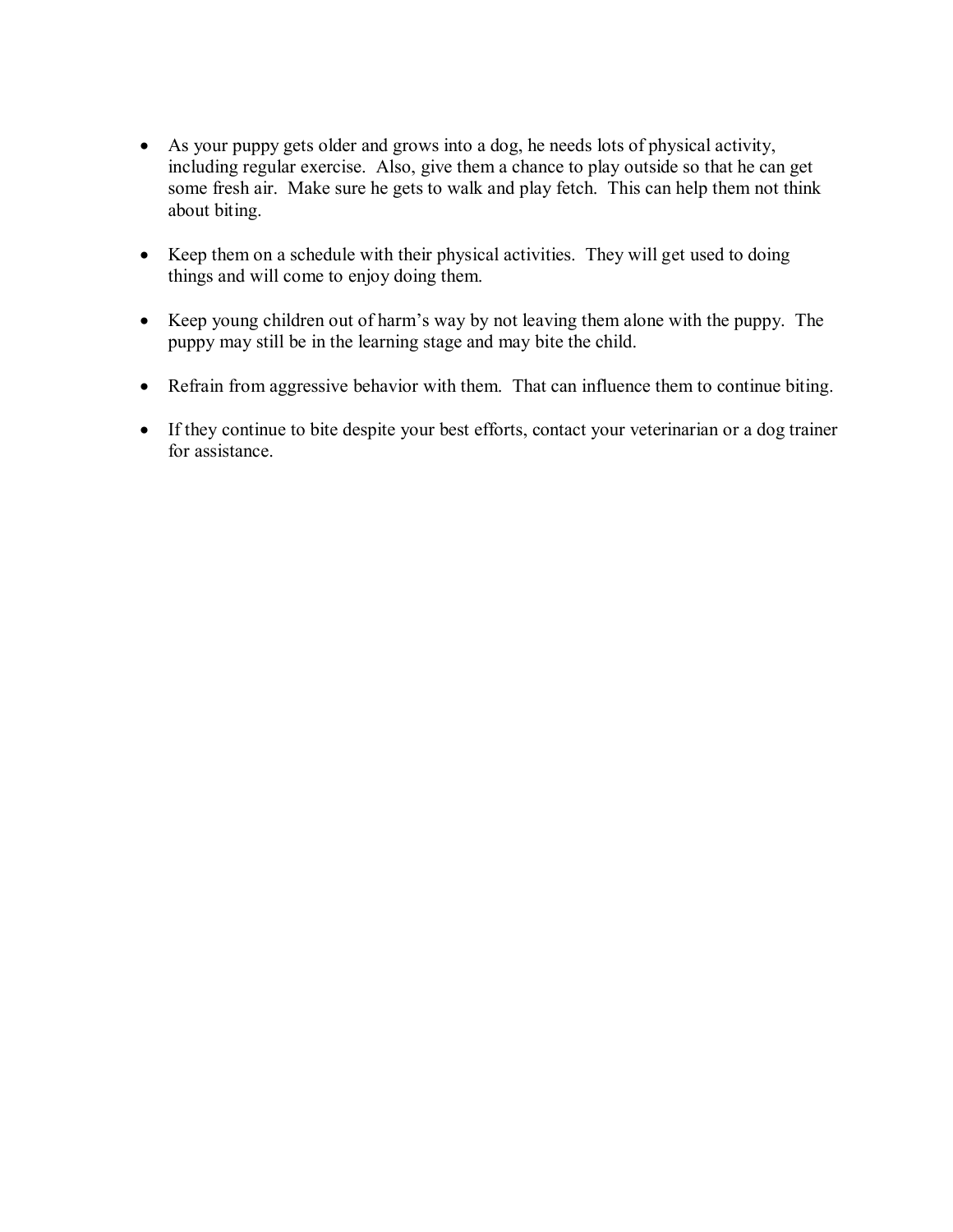#### **Whining, Howling And Excessive Barking**

There are times when whining, howling and barking are normal for your dog. However, if you have a dog that constantly whines, howls or barks, it can become a problem. Not only can it become a problem for you, it can also become a problem for your neighbors if you live in an apartment or a subdivision. You would get constant complaints from them if the problem is not resolved.

Here are some ways that you can deal with a dog that is constantly creating havoc:

- Find out why the dog is whining, howling or barking so much. They may be hungry, thirsty or both. Make sure that the dog is always fed and always has water. Don't forget about supplying the dog with toys so that they can stay busy.
- Some dogs do not like being by themselves. They get upset when no one is around and it creates anxiety for them. In addition to being lonely, they get stressed out and starting making all kinds of annoying noises.
- Even if you are at home with the dog, they need to learn how to be alone. Don't make it a habit of always catering to them when they whine. If you do, they will expect you to come every time. You'll have a difficult time breaking the habit.
- Sometimes a dog will make noises because they need to use the bathroom. The three times that you need to know to take them is after they eat, after an activity and after a nap or when they are waking up in the morning. There will be other times, but once the dog gets trained, you will be able to figure it all out.
- After you have provided food, water and toys for the dog, they should be quiet. However, if they are not, don't be afraid to let them know that their behavior is not acceptable.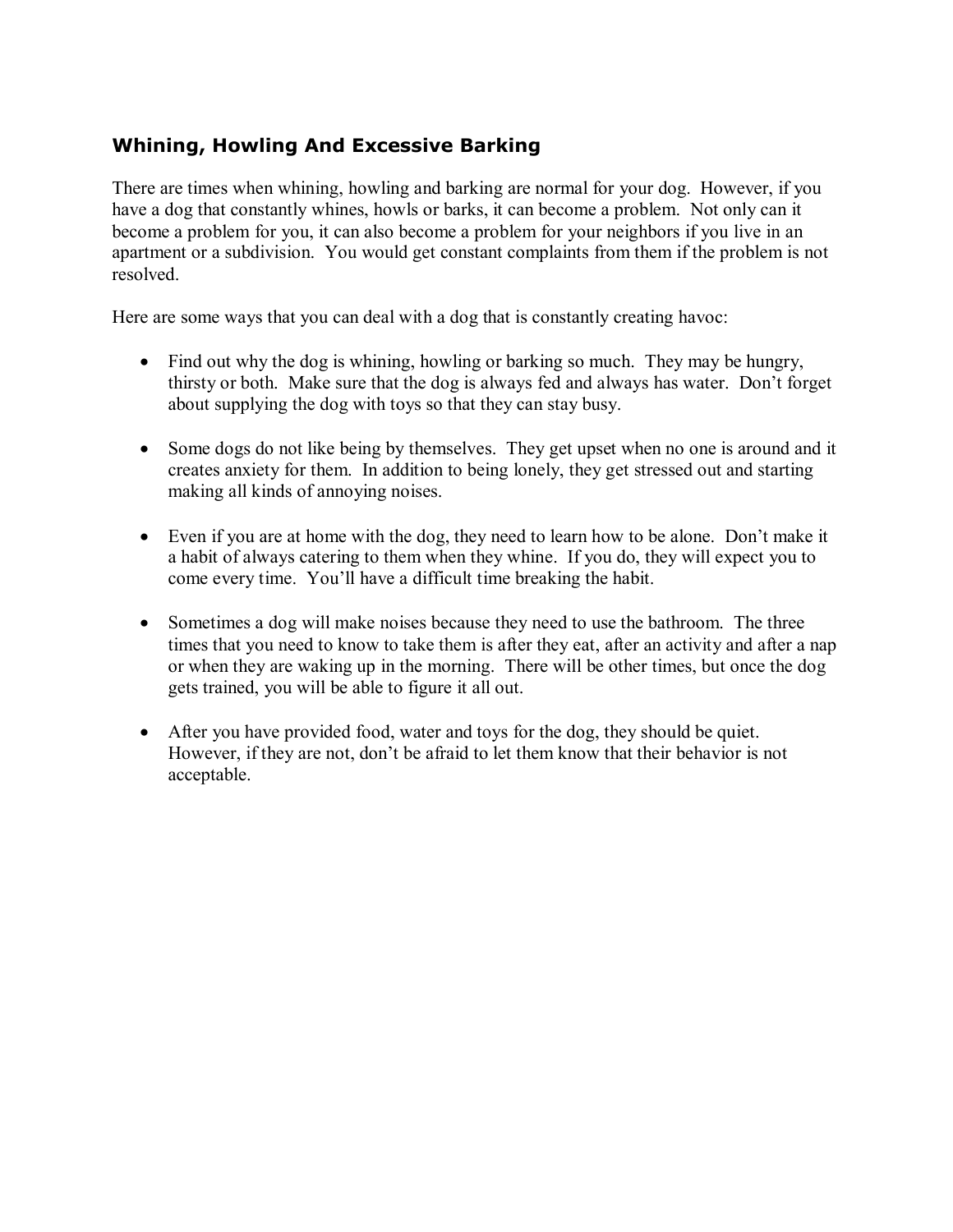#### **Problems With Chewing**

Chewing is natural, starting from puppies all the way to a dog. Dogs think that chewing is normal. However, it is not necessarily correct. If you notice that your dog has problems with chewing, you will need to correct the problem as soon as you notice it.

There are some dogs that will chew anything that they can get their teeth on. That includes shoes, clothes and furniture. Of course, these are things that you would rather them keep away from. It's not a good feeling to have to keep buying replacements.

One of the easiest solutions to this issue is to get your dog a variety of dog toys that they can chew on. Using these toys can teach them what they can chew on and what they cannot. Plus, having a variety of dog toys for them to chew on will keep them occupied.

Chewing on the toys will also keep their teeth and gums healthy. Some of the better choices for dog toys to chew on are ones that are scented or flavored. Consistently encourage your dog to play with the toys.

Another thing you can do is teach them to get a toy every time they come in your presence. Even if they greet someone else, still teach them to get one of their toys.

While you are training them, also teach them not to chew on items that there are not supposed to be chewing on. It is also important that the area where the dog plays is kept free of clutter. For your part, make sure that there are no shoes or other items that can provoke them to start chewing on them.

If the dog should happen to get something that they're not suppose to have, get their attention and remove it. Then replace it with a dog toy. Each time they do that, applaud them for doing the right thing. You can also prevent them from not chewing your items by applying something that will make them step away from it, such as Tabasco sauce and other non-toxic items.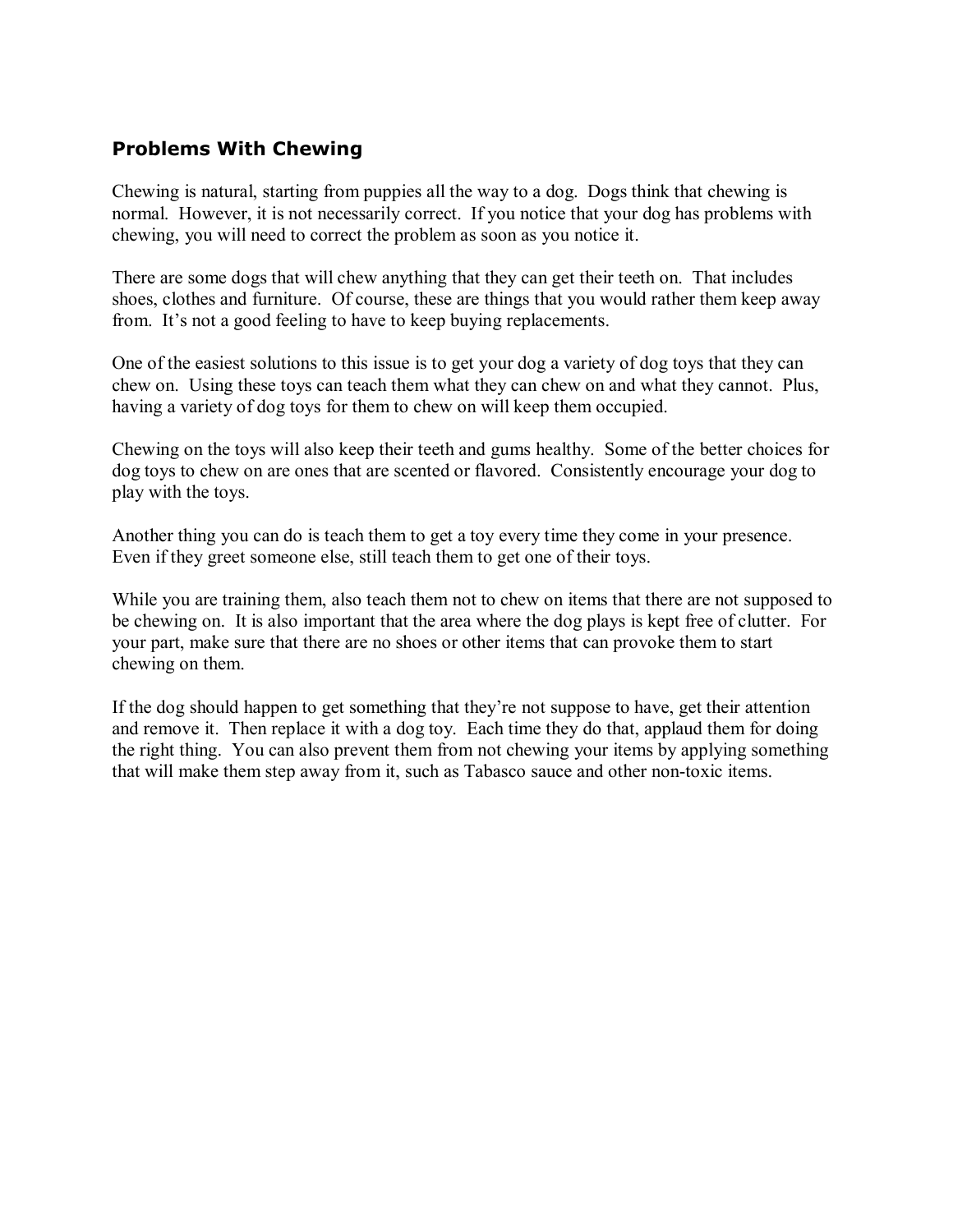#### **Jumping On People**

Dogs like to jump up on people. However, there are some dog owners who actually encourage this kind of behavior. They should keep in mind that not everyone likes dogs and that their dog should not jump up on everyone that they encounter. Even though they are cute when they are still puppies, it can really pose a problem as they become full grown dogs.

The problem with this is as the dog gets older, they weigh more. The more the dogs weigh, the more dangerous jumping on people can be. Since there are lots of people that don't like dogs, they will not appreciate one jumping on them and possibly knocking them down.

If it's a small child, it's even worse. The child could be seriously injured due to the weight of the dog. The dog owner could be in serious trouble, regardless if it's their child or not that got hurt. Whether it's an adult or a child, you could find yourself with a lawsuit if you have not trained your dog to stop doing that.

The best time to teach him not to jump on other people is when the dog is still young. It's easier to train them and you won't have the trouble that you would if the dog were older. Once you allow them to jump on other people, it can be difficult as the dog gets older and then you try to curb it. Their behavior pattern is already set and can be difficult to break.

The way to do this is when they try to jump on someone, put their feet back on the floor in a gentle and firm manner. You can reward and encourage them as they continue to obey you.

As you are encouraging your pet, you must be at eye level with them. The dog will take you seriously when they see that you are providing direct contact at their level. You can continue to reinforce this as much as you need to.

Make sure that everyone knows the rules and does not encourage the dog to allow jumping on them. It can be confusing if you have one person getting irritated and another allowing the dog to jump on them. The standard must be consistent, regardless of who it is.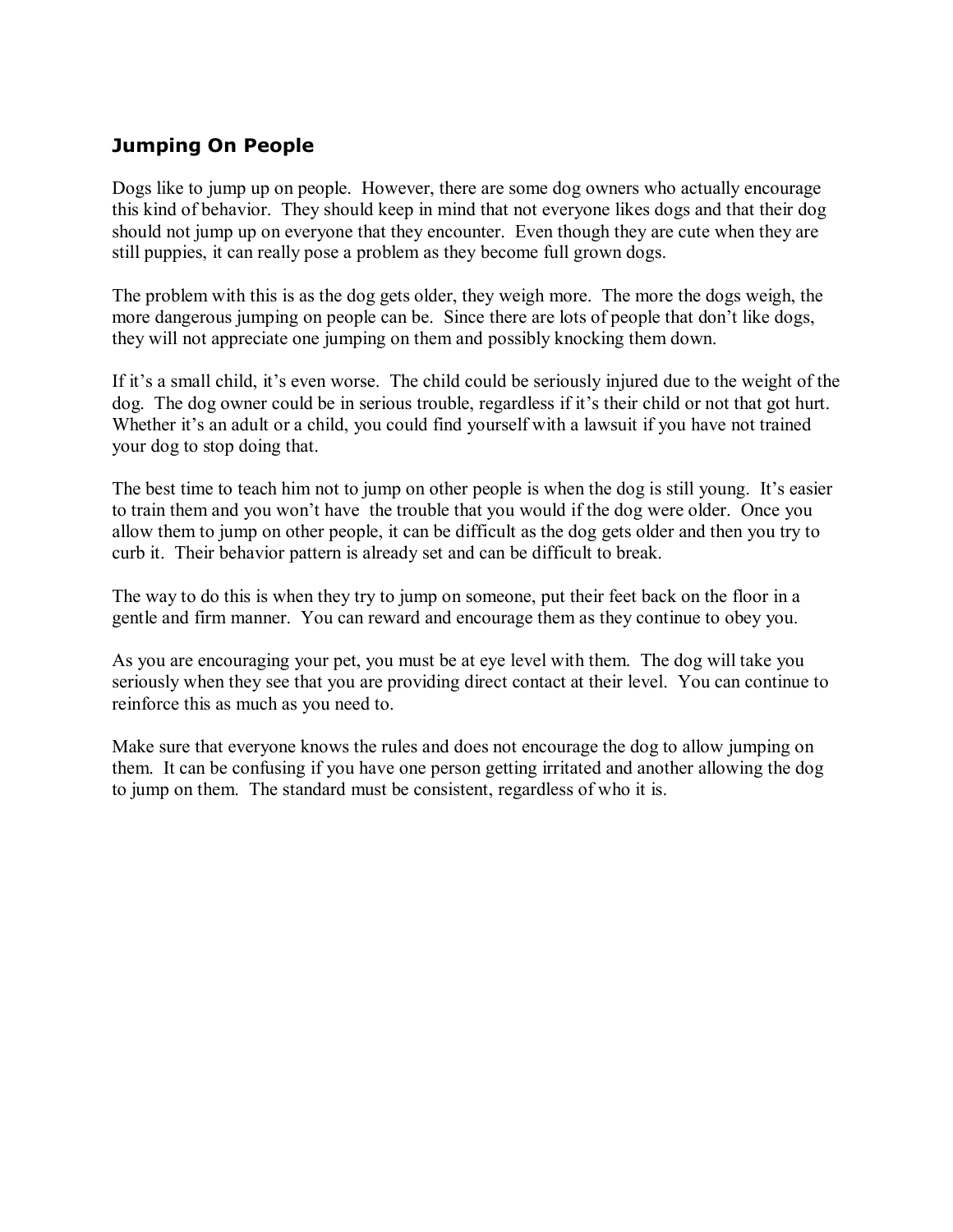#### **Pulling And Tugging On A Leash**

Another behavioral problem that dogs have starting from their puppy days is pulling and tugging on a leash. This is another one that can be started and encouraged by dog owners. When you play games with the dog, such as tug of war, it makes the dog feel like they can continue to do the pull and tugging bit. This can start a bad habit that can be difficult to break.

If you have a body harness, it can be used when you are training your dog not to pull and tug. It can also be used when you have to retrain your dog to stop pulling and tugging. Work with the dog so that they can accept and use the harness the same way it would use a collar on their neck.

If you are walking the dog, get a toy for them so that you can make them stay at your side. You can also use a training collar. This collar can be used if you are having problems training them not to pull and tug.

Even if you use a choke chain, you can train them in the same way. Regardless of which one you use, make sure that it fits correctly around their neck. It's important that it's not too big or too tight for them.

As you are walking with your dog, the leash should remain loose. If they pull ahead of you, change directions so that they will end up behind you. This should be done before it gets to the end of the leash. Do not allow the puppy or dog to pull you. While they are still young, they need to learn how to walk the right way.

As they get older and larger, it's crucial that they are walking correctly. As you are correct him, do not yank or pull on their neck. Just make a gentle movement and they will respond. Using too much force can cause the dog to become agitated.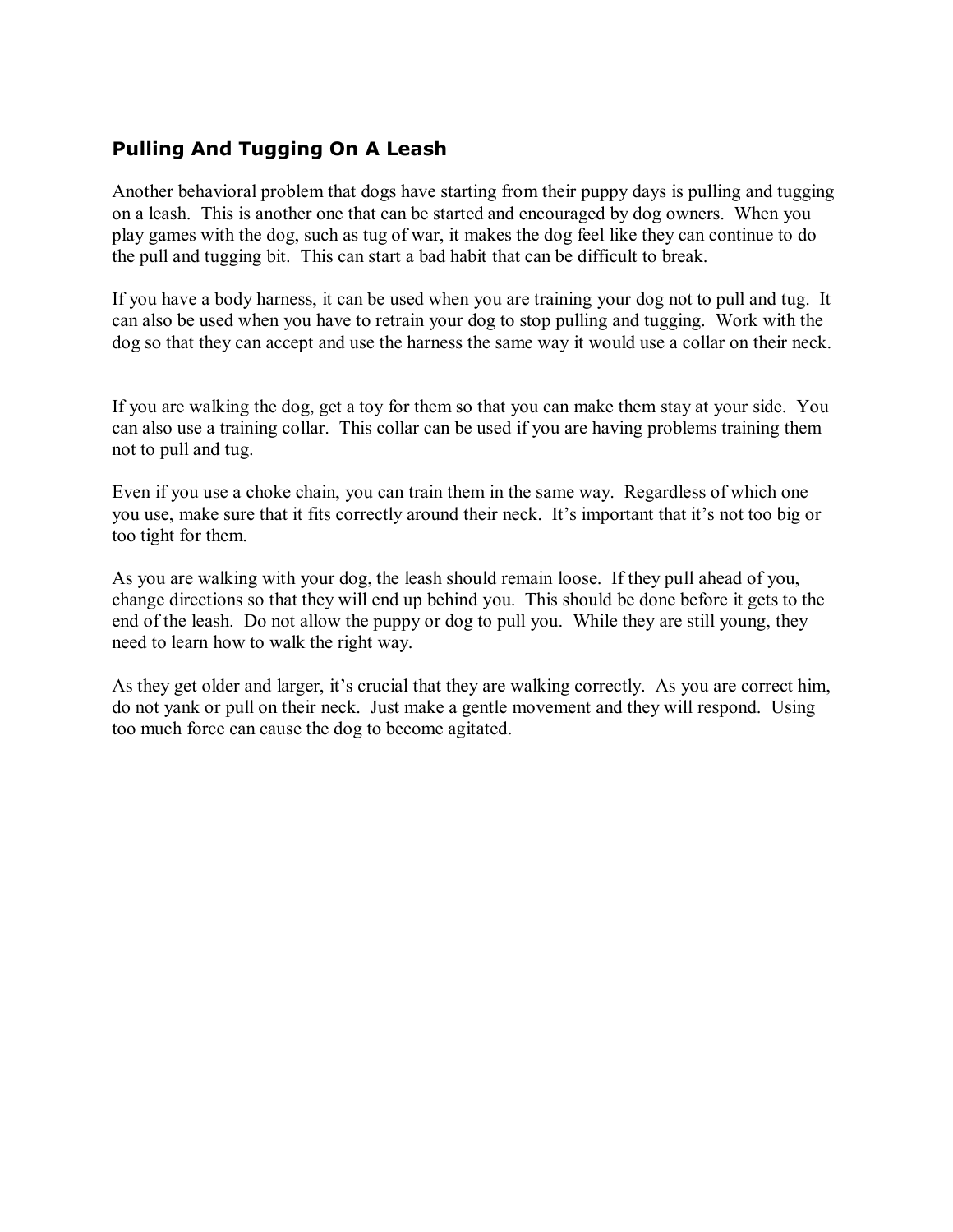#### **Inappropriate Urination**

Inappropriate urination for a dog owner can be very embarrassing. Not only that, combined with defecation, it can wreak havoc for them.

Before you can make changes, you have to get to the root of the problem. There could be different reasons why some dogs cannot control their bladders. Once you find out the root, then you can move on from there.

There are two types of inappropriate urination, excitement and submissive. This guide is going to describe both types.

#### **Excitement Urination**

When dogs get excited, they tend to release control of their bladder and urinate. It can happen when they get excited about seeing you. Even though excitement urination is normal, it is not a pretty sight. It's even more embarrassing when you have someone with you. For a lot of older dogs, it can really pose a big problem for them.

Excitement urination usually starts when they are still a puppy. Since they are still small, they tend to not control their bladder. In fact, they may not realize what's happening. The one thing that you don't want to do is get angry with them. That just makes it worse for them and for you. They will continue to urinate because now you have upset them.

What you can do is implement prevention. You can prevent him from getting excited about certain things. Continually expose him to whatever it is that is making him excited and urinating. The more that you do it, the less excited they will get, which in turn, will stop the urination.

As they get older and grow bigger, they will be able to control their bladder better.

#### **Submissive Urination**

With submissive urination, this happens among of pack of dogs. The submissive dog lowers itself and starts to urinate. The other dogs in the pack see what the leader is doing and then they follow suit.

When dogs exhibit this kind of behavior, they are usually insecure. Dogs of this nature have previously been abused by someone else.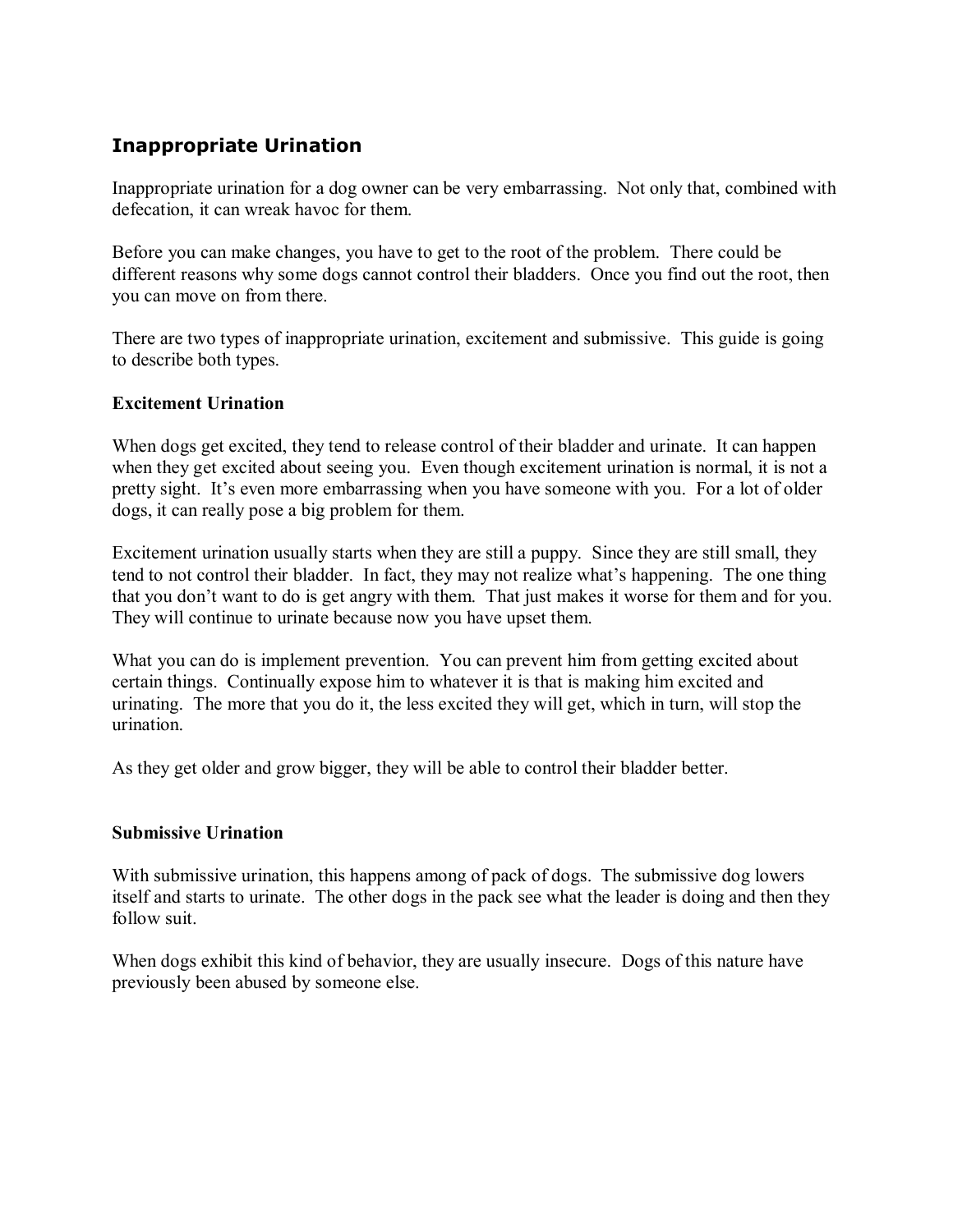Dogs who exhibit submissive urination are usually showing their insecurity. Unsocial zed and previously abused dogs often exhibit submissive urination. These dogs need to be shown that there are more appropriate ways to express their submissive status, such as shaking hands or licking the owner's hand.

You can also ignore the urination, but make sure that you clean up the mess. You can also teach the dog to lift their paw, command them to sit down, along with other commands of obedience. Doing this will get the respect of your dog.

It is not an easy task to deal with urination issues; however, you still need to be consistent. When they are making progress, you should always reward them.

Do not punish the dog for inappropriate urination because it will only make the situation worse for both of you.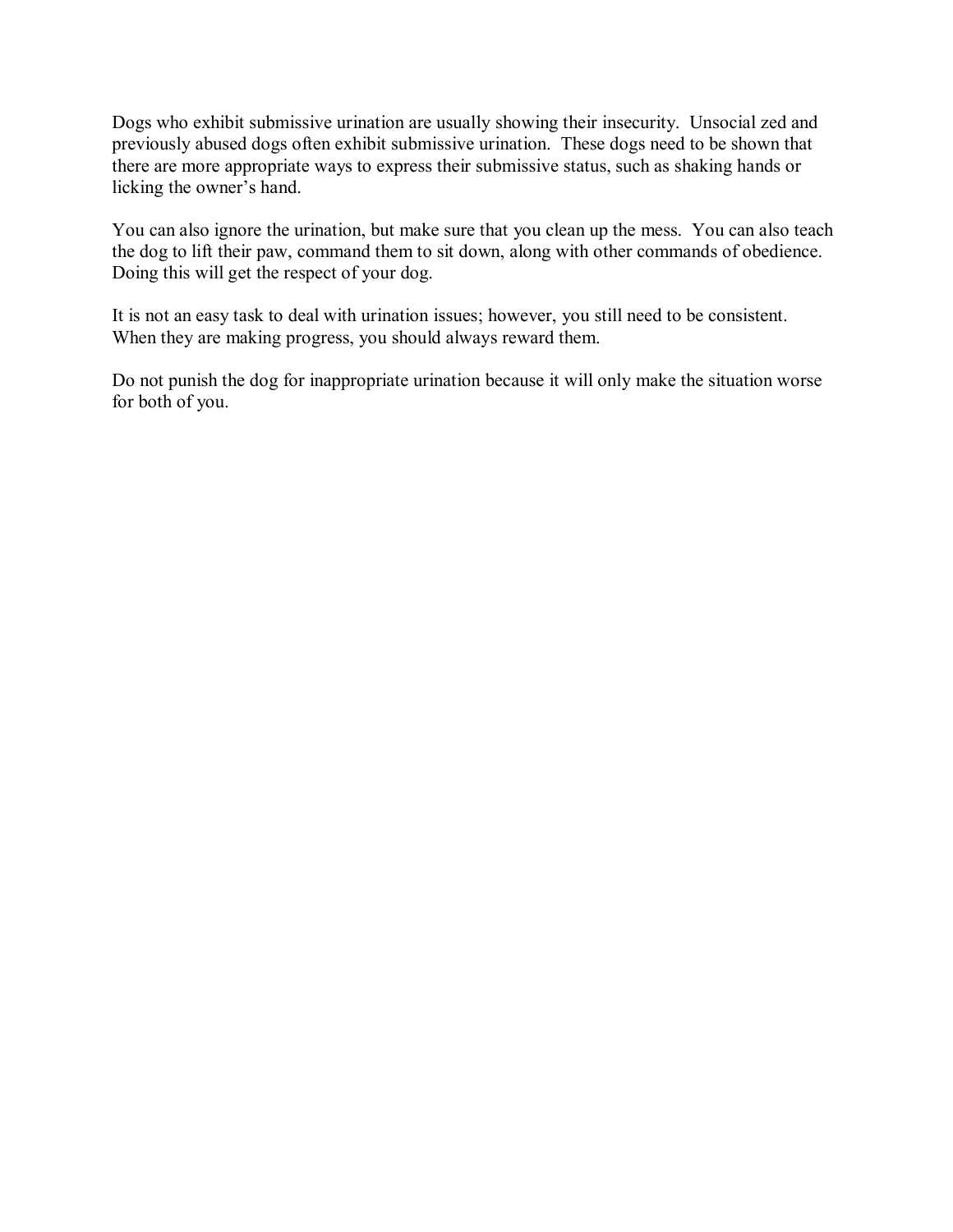#### **Not Heeding The Owner's Call**

It is important for dog owners to realize how important it is for their dog to come to them when called to do so. When they fail to heed the owner's call, it can spell trouble. If the dog is active and does not come when called, they can run into traffic and get hit by a car.

Unfortunately, there are some careless dog owners who allow their dog to roam free without a leash. This is not a good idea. The owner should always have the dog on a leash. In fact, many urban areas require that a dog is on a leash or the owner could face fines. Once they can roam free and unattended, the dog could care less about obeying the commands of their owner.

Once the dog has this perception, they will delay heeding the owner's calls, if they come at all. If you have not allowed this type of behavior to happen, don't start it. However, if you have, do your best to reverse the situation. You must train them to respond when you say "come here" and other commands. This is in the best interest for other animals and human beings.

When you use the "come here" command, use it in a way that will be beneficial for the dog. Play with him first and then do other things with him. If you use the command and then clean him up afterwards, that will not be detrimental. Make sure that your dog does not connect your command with a bad experience.

Your dog will always be in the learning stage. It's important that each process of teaching and training is something that is positive. That way, they won't hesitate to do whatever it is you want them to do.

Each time you command the dog to come, give him a reward. It does not have to be elaborate. Encouraging the dog can include scratching behind their ears or patting them on the head. You can also provide them with dog treats if you wish. Just as long as it's something that makes them feel good. As you do this, you must be consistent with it.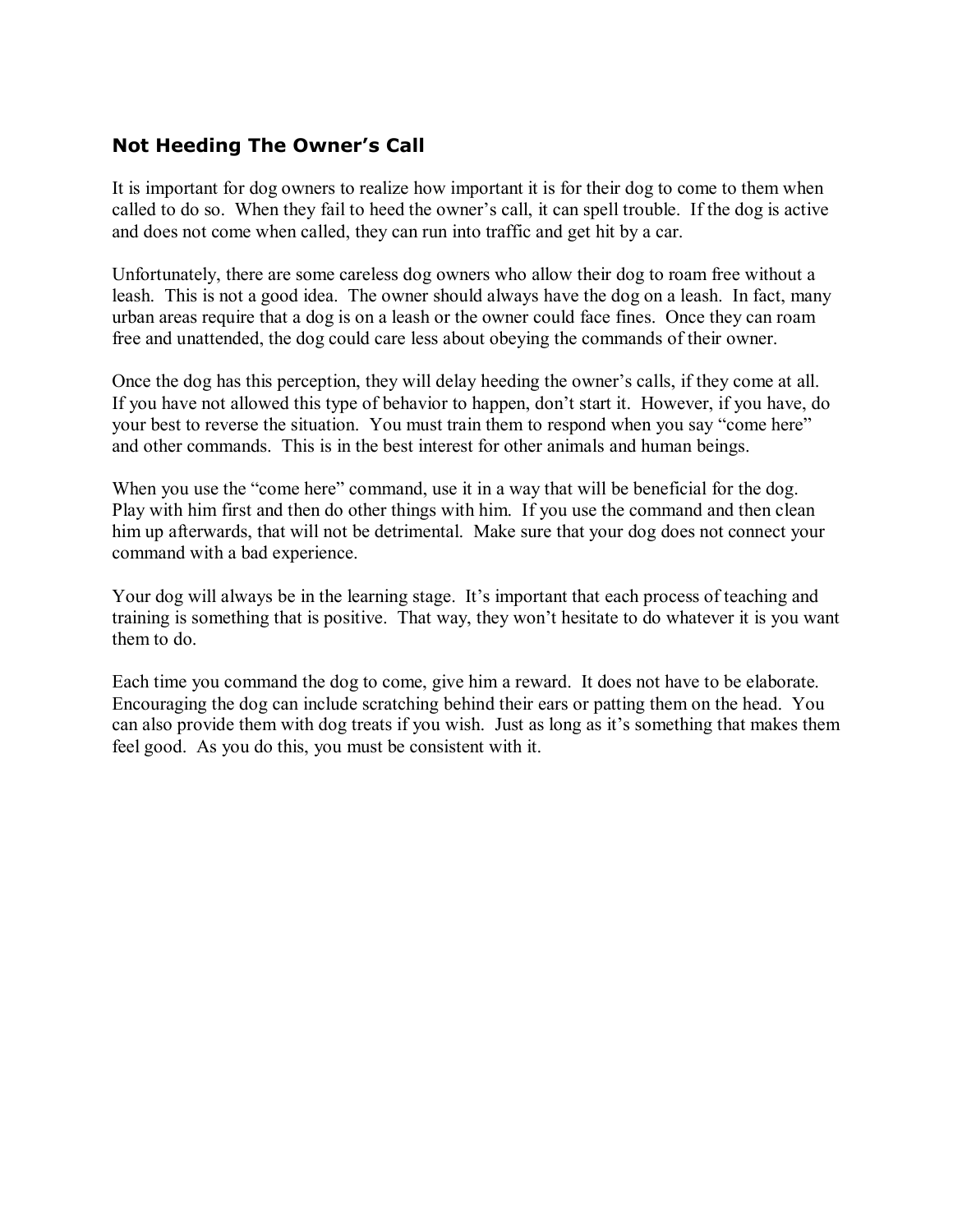#### **Chasing People, Objects And Other Things**

Dogs are known to chase after moving objects, whether they are human or not. A prime example is the mailman delivering the mail. They are common targets for dogs. Another thing that dogs chase after are wheels on a car as the car is moving. However, this is not proper and it can be dangerous for the dog as well as the subject they are chasing.

You must train your dog not to chase people and other things. The sooner you start, the better chance you have of getting the dog to obey you. The best time to start is when the dog is still young and not threatening.

It's even more important for those breeds that are large and those that are known to have aggressive behavior. When people are chased by a dog, they are scared and start to run. They don't know what that dog will do to them.

Depending on the breed, some are easier to train not to chase people or things. Those that are used for hunting or herding purposes are more likely to continue chasing. It is not a good idea to let a dog run free if they have not been trained not to chase. Even if they have, they still need to remain on a leash in public.

When you are training your dog, do it in a safe area that is built-in. An ideal place would be a yard that is fenced in. This way the dog will be able to concentrate on what you are trying to do with him. You want the dog to understand that you are trying to teach him the proper behavior. Also, the dog must be given a chance to go over the behavior that you are trying to teach him.

You should also train the dog in your home. This is another way of keeping the dog in a controlled environment. Place a leash on the dog. You and the dog will stand at one end of the hallway or one end of a room. Get a small ball and wave it in front of them.

You will not let the dog touch the ball. Roll the ball to the other end and use the command "off". This command lets the dog know that they are not to chase after the ball. However, if they start to go after it, say the command "off" again and gently and firmly tug the leash.

It is important that the dog not touch the ball at all. If you allow him to do so, then they will think that the command "off" means that they can touch it. Do this several times or until the dog has learned what the command means. After the dog has gotten the message, give him a treat as a reward for learning that command.

Try the same thing but go to another room. Repeat the process again in more rooms of your home. After you feel that your dog has mastered the training, you can do it without the leash. Keep in mind you must remain in a controlled area. It may take a while for your dog to get the hang of this. Be patient until you are confident that he has learned to stop chasing.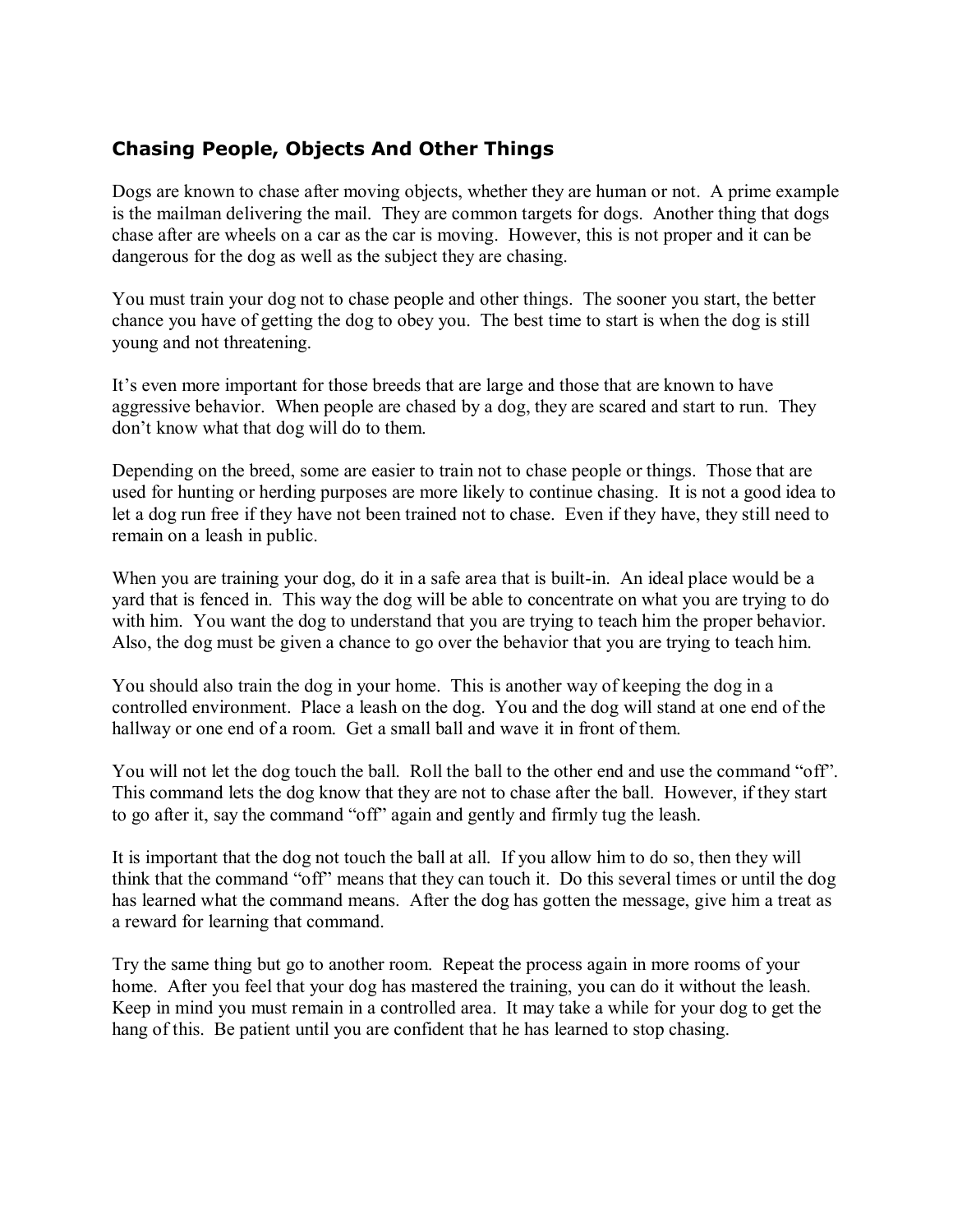Do a test to see if your dog has actually learned from your training. Get someone to act as a walker or a jogger. The dog should not notice them. In fact, the person that you choose should be a stranger to the dog, but not to you.

Keep the dog on the leash and allow the person to walk or jog several times. During this time, you will do the "off" command. See if the dog will remain still or try and chase the person. If they try to run, gently and firmly tug on the leash. If they stay put, you can give them a treat.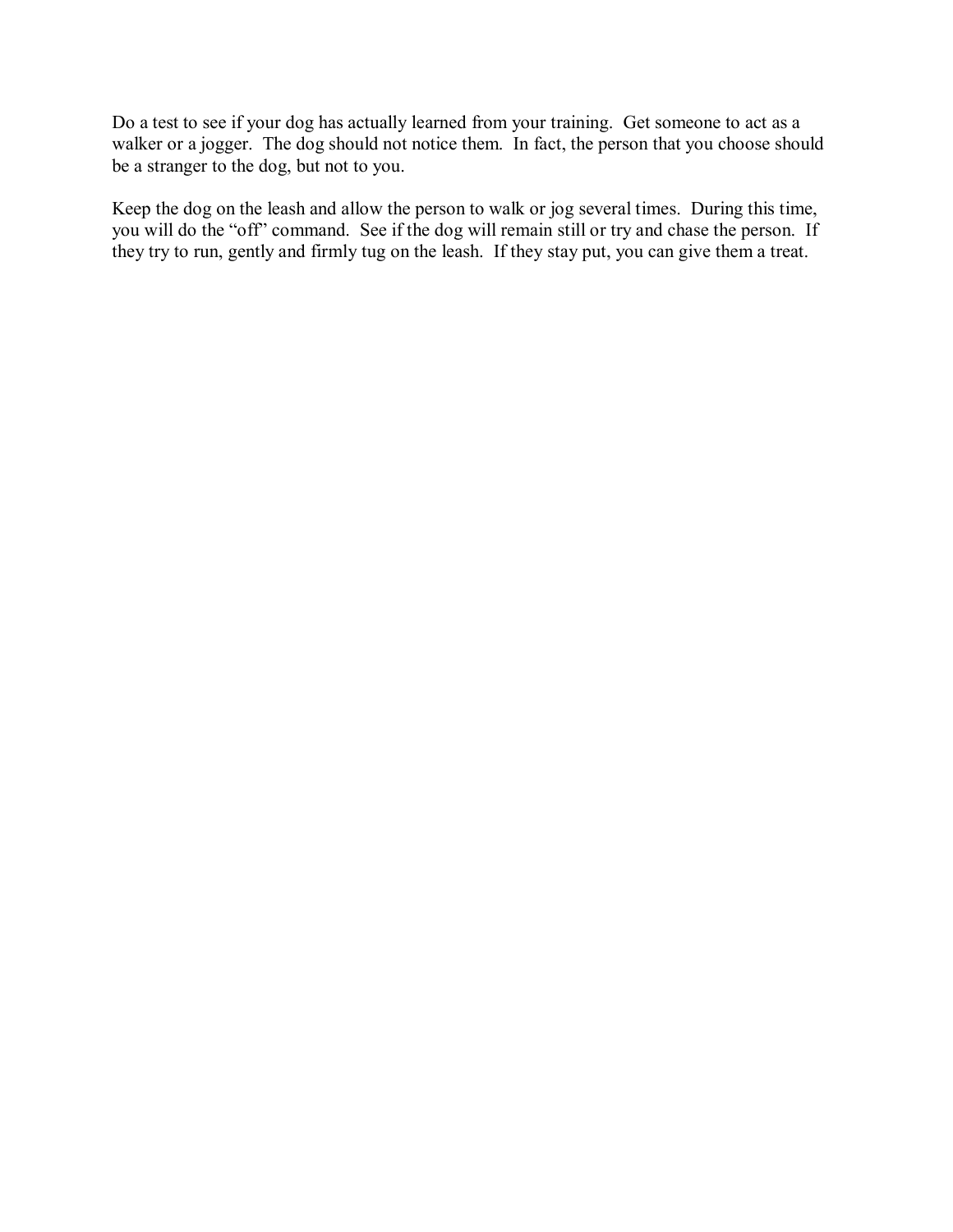#### **Escaping And Roaming**

You should never allow your dog to escape your home and roam in the neighborhood. That is irresponsible on your part. It can also pose a danger to your dog and the residents in the area. In most places, you are required to have a leash on the dog. If you allow this to happen, you could get in trouble and probably face a fine.

There are sometimes when it's not your fault that the dog has gone astray. Some dogs will work an escape plan by themselves. Once they get out, they will go after anything in sight. That includes humans, cars or anything that makes a movement. Working to prevent this from happening is easier than trying to get your dog back once they have gotten out.

One of the things that you can do is eliminate anything that will provoke your dog to get away. You must keep your dog busy. If they are bored, they will want to get away and will scheme to do it. If they have plenty of toys, along with water and sleeping arrangements, they won't think about getting away. They will be too busy playing and getting their rest.

If you have a dog that has a lot of pent up energy, they will want to escape. They are not using their energy and it makes them bored and anxious to get out. Allow the dog to work off the energy that has built up inside of them. They will feel better later.

You must also make your home so that it won't be easy for your dog to get away. Make sure that the fencing is sufficient enough that they will stay in the controlled environment. If you have a dog that has a habit of digging, you may have to place metal stakes in the ground.

You may also have to make the fence higher if your dog has a habit of jumping. The last resort is to keep your dog confined when no one is at home to watch him.

It's important that you do whatever you need to do to keep your dog from escaping and roaming around in the neighborhood. They can be a danger not only to others, but to themselves as well. There are people out there who would not mind getting their hands on a dog that does not belong to them. So it's crucial that you take the appropriate steps to keep your dog and others safe.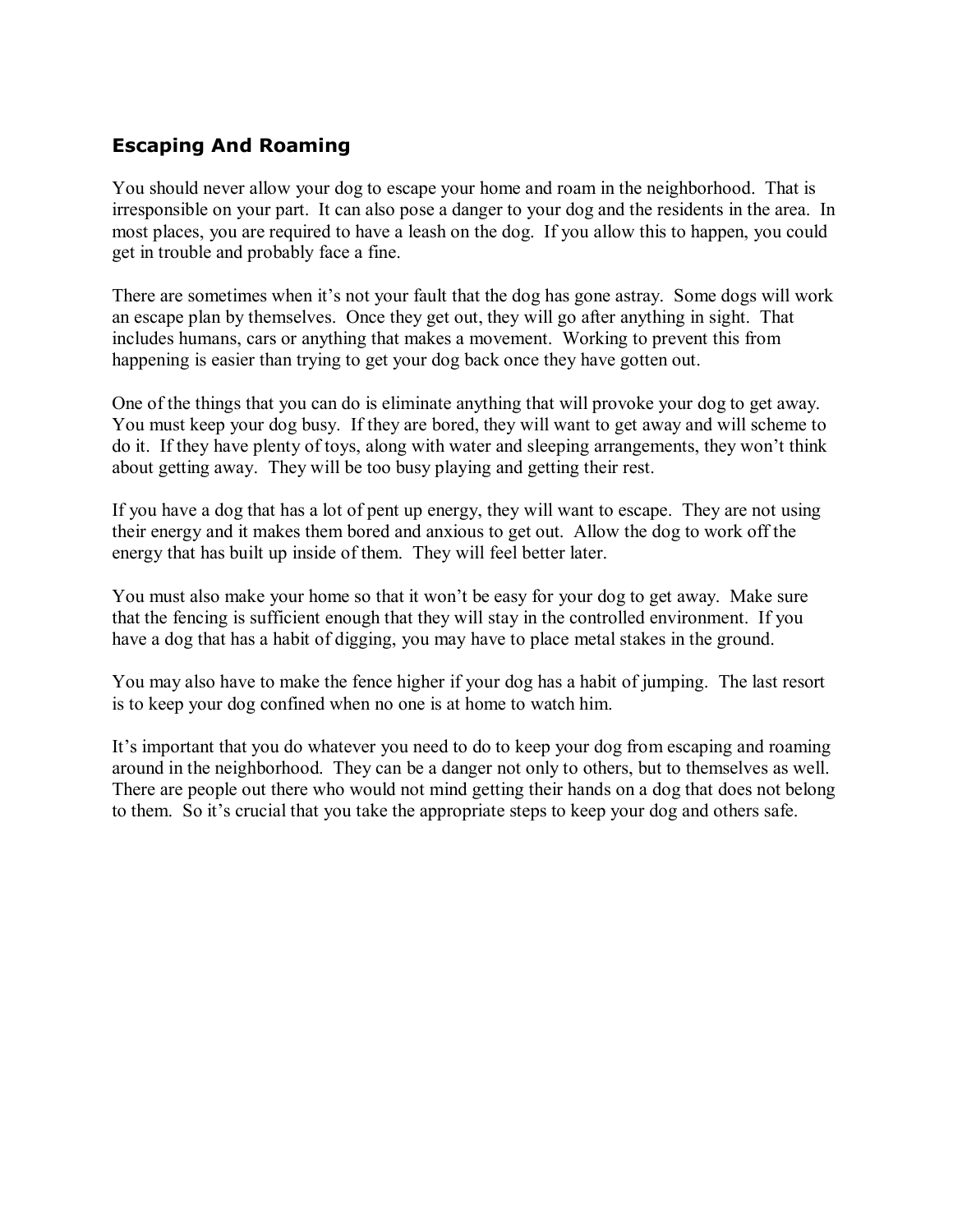## **Dog Fighting**

It's important that your dog is kept under control in the event they meet up with another dog. Your dog may not be an instigator when it comes to fighting, but the other dog may be. Make sure that you have trained your dog to be obedient. They should be able to obey all of your commands.

Here are some ways that you can prevent your dog from fighting:

- Make sure that your dog's collar is fitting properly. It should not be too loose or too tight.
- Carry an umbrella and spray bottle for protection.
- If an aggressive dog comes in your path, have your do to sit and look away from the aggressor. Have your umbrella available.
- Neither you nor your dog should run. This just escalates the situation.
- Put the umbrella between the dogs so that it will open.
- Put your foot in front and say "Stop!", then open the umbrella.
- As you open the umbrella, the aggressive dog will try to escape your clutches.
- If you use the spray bottle, go for the aggressor's nose and say "Stop!" and spray. Try to avoid the eyes.
- As long as your dog is trained properly, they will do what you say and not egg on a fight with other dogs.
- If the umbrella or spray bottle trick does not work, you and your dog back away slowly.
- Avoid making eye contact with the aggressor. It just makes him more prone to attack, whether it's you or your dog.
- If the other dog is extremely aggressive, they may still try to attack. You may have to seek additional help.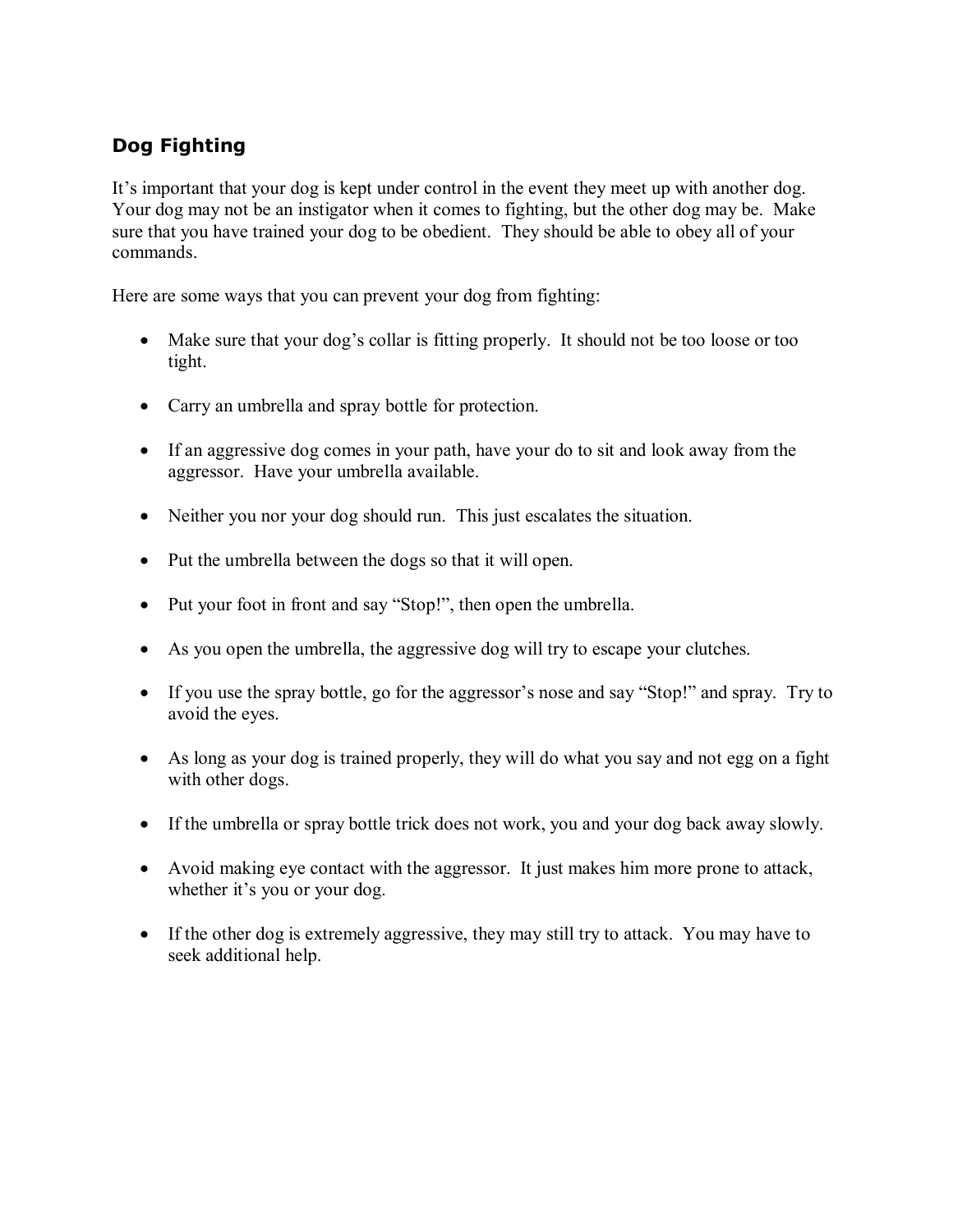## **Begging**

Some dogs have a habit of begging. This is an easy behavior to curb. You must be consistent when you are trying to break them out of it. It's important that if there are other people in your house, they have to follow suit by being consistent as well.

- Get something that your dog dislikes. You can try fruits such as grapes that are sour or apples that are bitter. You can get these from pet stores that sell supplies. Also, try using Tabasco sauce combined with vinegar.
- Give your dog a sample to see whether he likes it or not. Use other foods that you think the dog may not eat. If they don't eat them, they detest the smell and the taste of the food.
- As you feed the dog, provide him with the food that he does not like to eat or smell. If the dog starts to beg, give him a piece of food along with the stuff that he does not like.
- The dog will be familiar with the taste and not want to consume it. If there are other people who are eating, have them assist you with this test.
- Be consistent and use something that your dog dislikes. The more consistent you are, the more your dog will get the message.
- You can also say "no" consistently. Make sure that you mean it; otherwise, your dog will know that you are not serious.

Eventually, your dog will get the message and stop begging. On the other hand, it's important that you feed him regular meals so that he won't go hungry and start begging.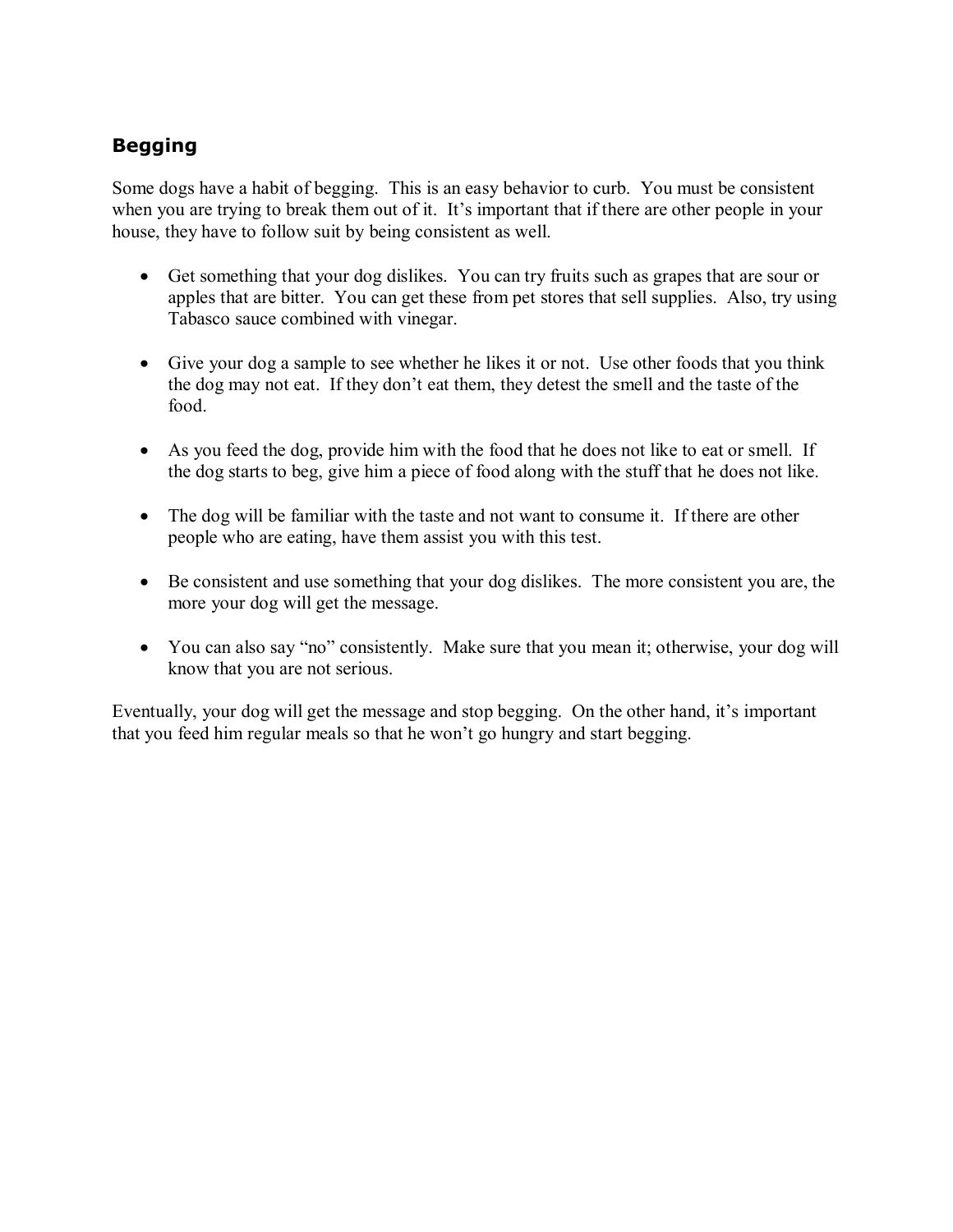### **Keeping Your Dog Out Of The Garbage**

Dogs are attracted to garbage. They like how it smells and figure that they can find some leftovers that they would eat. Sometimes they just like to rummage through trash to combat their boredom. You can break your dog from this habit. Here are some ways that you can do that:

- If you should catch them going through the garbage, you can walk up on them. Call them out by telling them they are a bad dog and to get out of the trash.
- Impose discipline on your dog. Put them in room and let them have some time alone. Repeat why they are alone in the room.
- Continue to repeat and reinforce your stand on your dog not going in the garbage. Eventually through your consistency and repetition, they will learn to stop.
- Make sure that you are doing your part by blocking every opportunity for your dog to get in the garbage.
- Change out the trash. If you don't have a garbage can that has a lid that only operates with your foot, you should get one. Make sure that you garbage can stays closed.
- If you have trash to be thrown out, do it as soon as possible. Allowing it to lie around will only attract your dog to rummage through more trash.
- Don't be forceful when trying to get your dog to stop going through your trash. Be patient with him.
- A gentle, but firm response will resonate with your dog instead of a forceful one.
- As long as you are consistently making an effort, your dog will eventually get the message.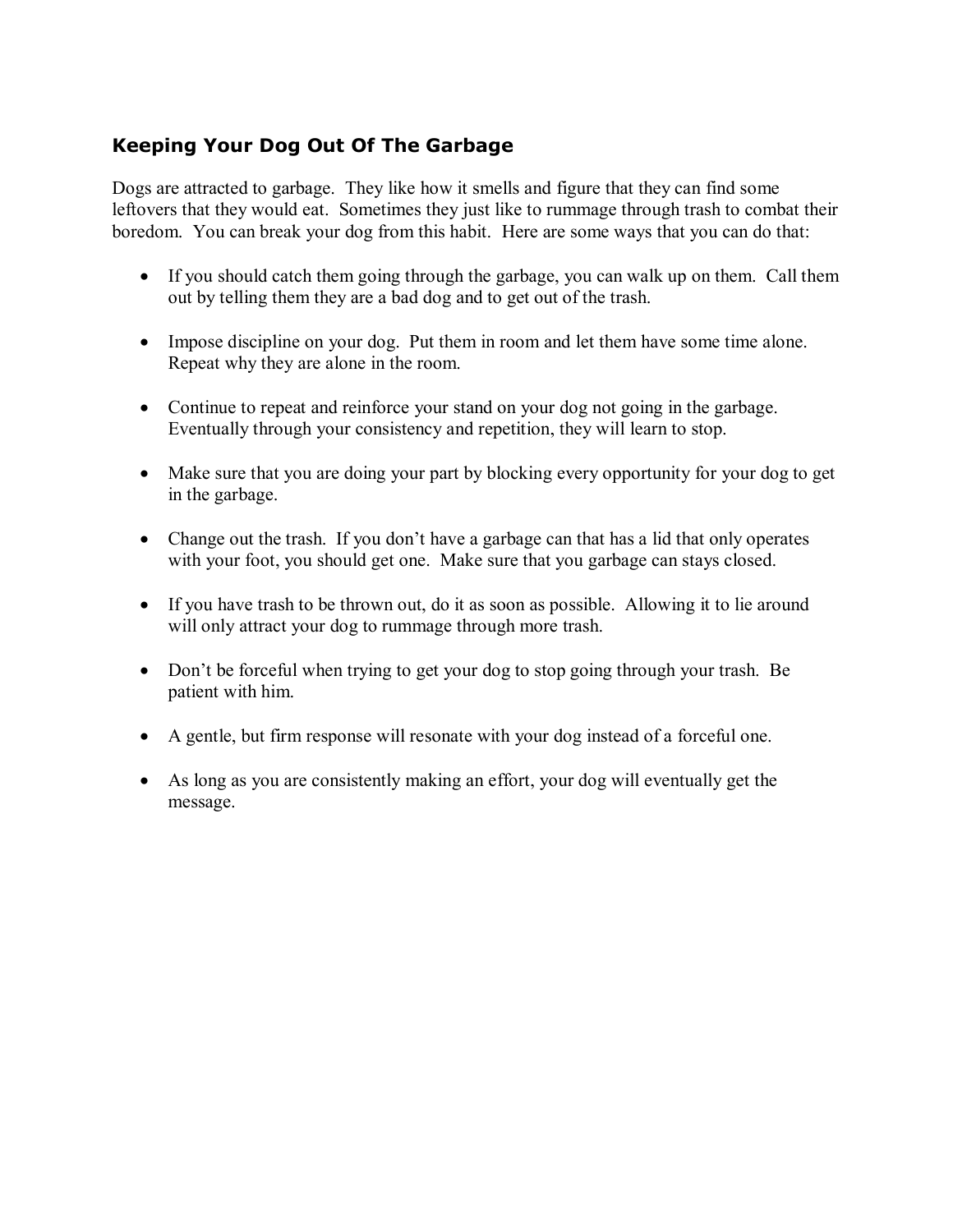### **Aggressive Behavior**

You may have a dog that is aggressive in their behavior. This can be a scary situation because you don't know when they want to attack. In order to burn off some steam, you can take him to the park. However, try to keep him away from other dogs as to prevent an attack on other dogs or people.

- Make the dog pay attention to you so that he can be distracted from seeing other dogs.
- If another dog is approaching your direction, pull sideways on the leash.
- If you pull the leash straight, you are giving your dog control. Keeping the leash sideways ensures that your dog will have less control.
- If you feel your dog starting to act up, try to distract him by making noises that he would respond to. However, don't scream or yell.
- Slowly keep your dog away from other dogs. When you see he is starting to change his behavior, give him a treat.
- Get together with another dog so that they can meet. Keep your dog on the leash. Find a place that your dog is not familiar with. Your dog will become territorial in familiar place and feel threatened by the other dog.
- See how your dog reacts when meeting another dog. If you see that he's not too pleased, then move on. Some of the signs are growling, stiffening or pulling on the leash to get closer to the other dog. It's better to be proactive than reactive.
- See if you can find other dogs that you are willing to connect with your dog and repeat the process.
- If your dog still has aggressive tendencies, get him in a dog obedience school. There are specialized dog trainers that can work with your dog in a group. A lot of times a group setting can be better therapy for them.

Here are some other things to do and notice about your aggressive dog:

• Consider neutering your dog if it's a male. Then they won't feel as dominant or possess such aggressive behavior.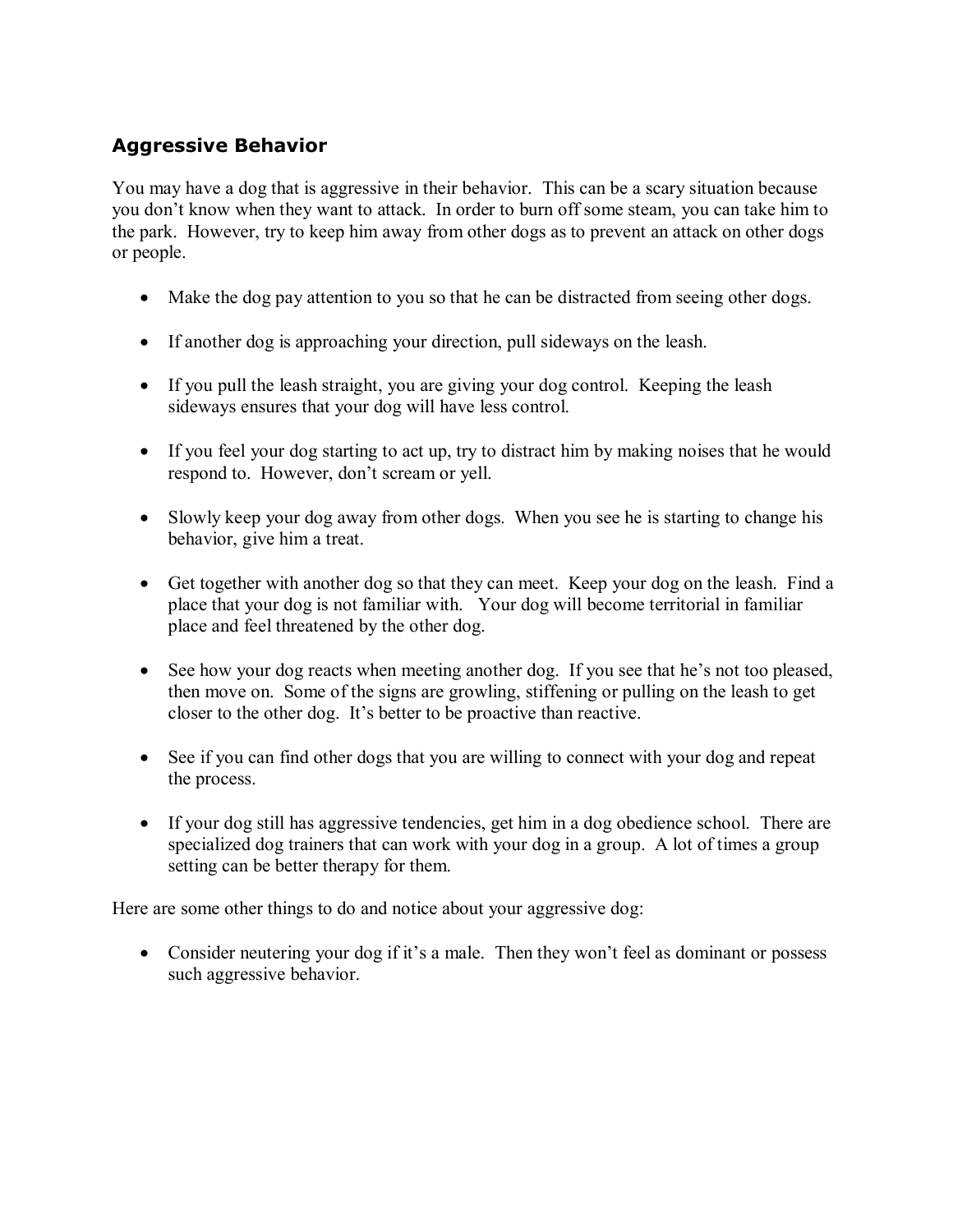- Aggressive dogs should not be punished in a physical manner. That only escalates the problem.
- Use a leash that is retractable. It can help when you are meeting other dogs. Your dog will not feel restricted and you can still control his movements.
- Just because your dog wags its tail does not mean that they are interested in being friendly with the other dog.

It's important that you continue to consistently maintain control over the situation, regardless of whether you are at the park, at home or wherever you meet up with other canines.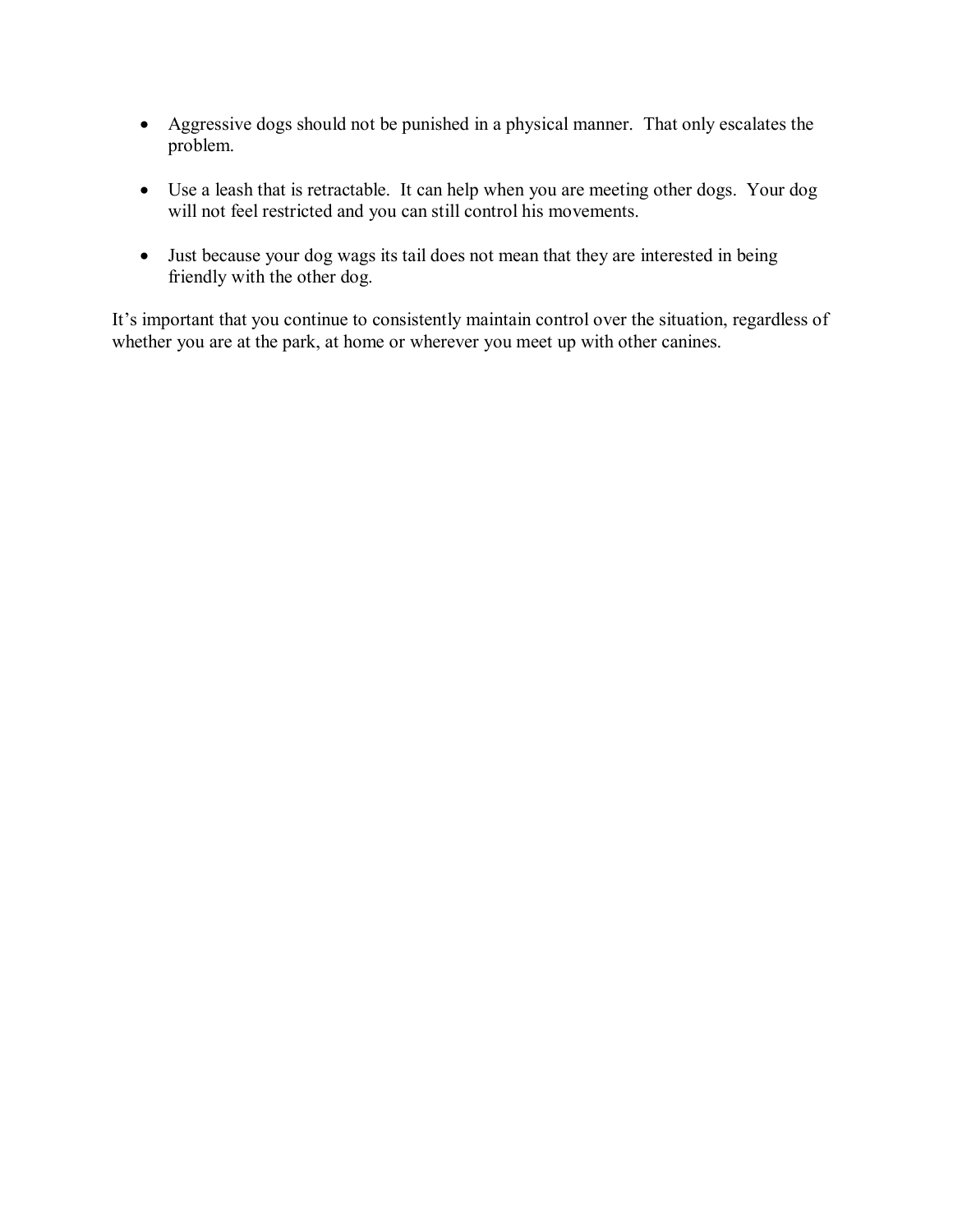### **Digging Up Holes In The Yard**

Walking in your yard, you may find a lot of holes. If your dog stays back there, you don't have to guess where they came from. Eventually, sooner than later, you will need to teach your dog how to stop digging up holes in your yard.

Not only is it unsightly, you will also have to come out of your pocket to get your yard straightened out. Plus, if you do it yourself, that is time spent there when you could be doing something else.

Dogs are not thinking when they are doing this. They may get tired of playing with their toys and they are not hungry. One thing that you cannot do is to impose punishment to get them to stop.

If you do try to punish them, you may face the dog rebelling against you. You will need to find the root of why they are digging in your yard to begin with. Then you will be able to work from there to make changes in your dog and stop him from digging holes.

Here are some things that you can try to get your dog to stop digging holes in your yard:

- Place barriers in certain areas of your yard to keep your dog out. They should be placed in the areas where he likes to dig holes. Once they realized that their favorite areas are blocked, they will stop trying to gain access to dig more holes.
- You may want to have a sprinkler that will spray water on your dog. Dogs are not too keen about having water sprayed on them. They are not animals that like to get wet.
- Make sure that your dog gets plenty of exercise. That can help them to stop thinking about wanting to dig holes in your yard. One of the main reasons that they do it because they get bored and feel that they have nothing else to do.
- Make time to play with your dog. Spend quality time with him. When they know that you are investing time with them, they will be less likely to think about messing up your yard.
- Your dog should have plenty of toys to keep them busy. Make sure that they have a variety so that they won't get bored easily.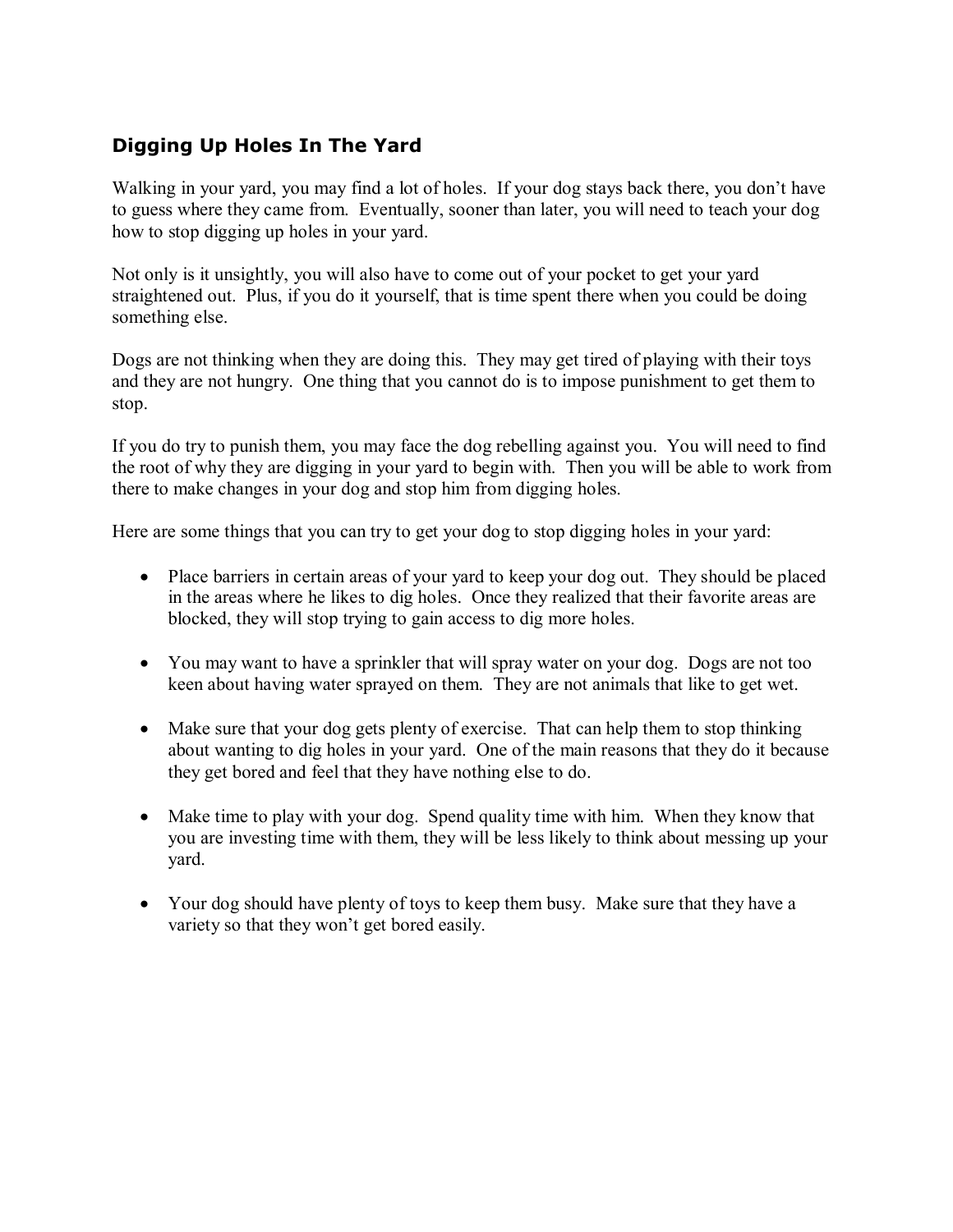- If playing with them and taking them out for regular exercise is not enough, you may want to get your dog a sandbox. Or you can section off a portion of your yard where they are allowed to dig. You can also allow them to have toys and treats in that area. Once they get accustomed to it, they will not see the need to dig holes anywhere else in your yard.
- Dogs don't like the heat, so they will dig holes and use the dirt to keep them cool. If you want to stop them from digging, give them a place where there is shade and provide them with plenty of water.
- One thing that you can do to keep or stop your dog from digging may not be a pleasant one. However, you may be surprised to find out that it can be effective. You can place some waste in the holes that are being dug up. Once the dog gets to the waste, they will want to stop digging up holes in your yard.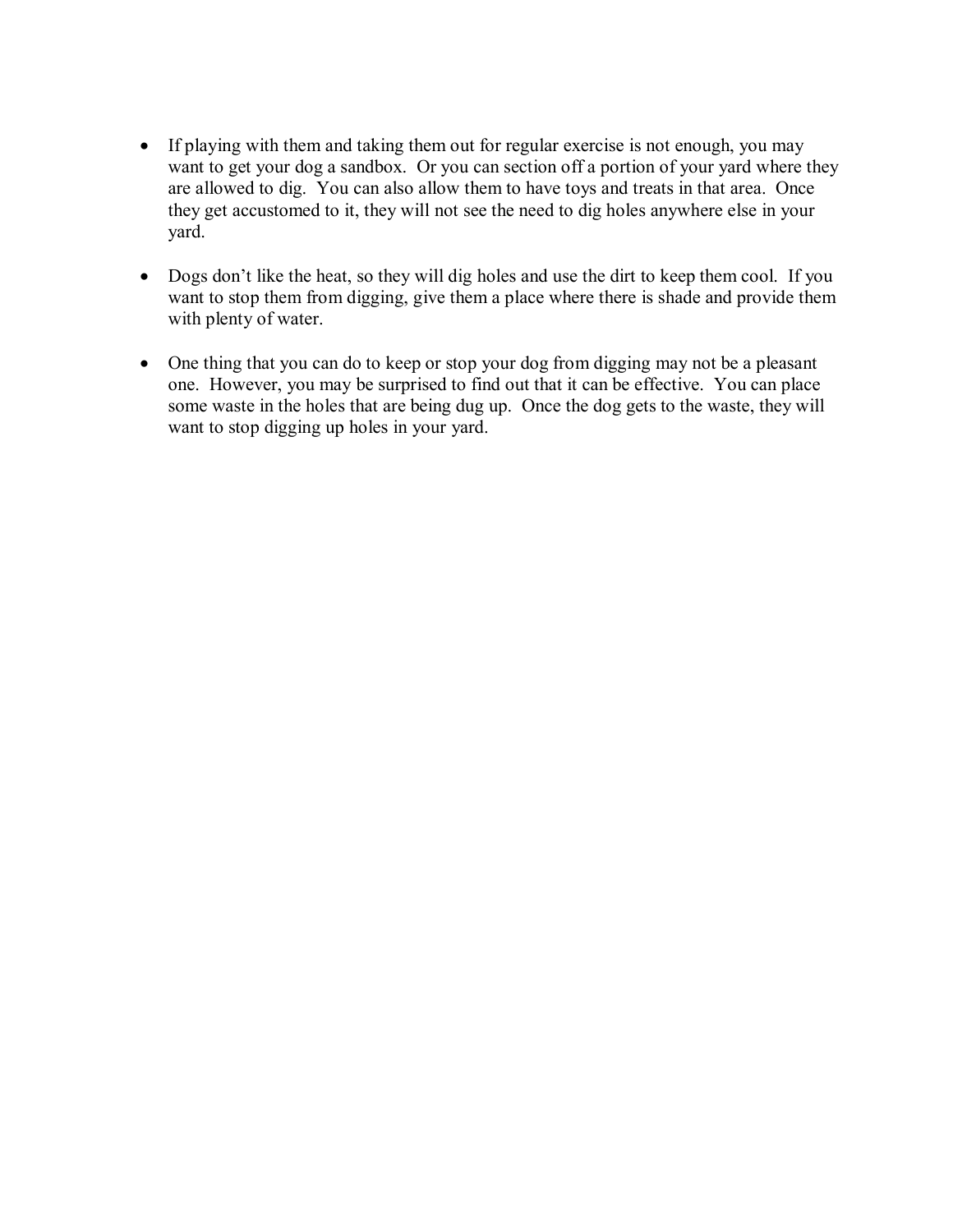#### **Obsessive Compulsive Disorder**

Obsessive Compulsive Disorder is when people do things over and over again and they don't know why. It is an odd behavior and there are many people who suffer from it. However, did you ever think that dogs could suffer from obsessive compulsive disorder (OCD)?

Dogs gets obsessive compulsive disorder when they are suffering from stress or boredom. They can also experience it when they are dealing with anxiety. For a dog owner, dealing with OCD can be a pain in the rear. They can't immediately figure out why their dog is acting like that.

Dogs can act out in a variety of ways, including damaging things, messing up yards, being aggressive toward others and barking for the sake of doing it. Once these become repetitive, the dog has entered into the world of obsessive compulsive disorder.

If you see that your dog is bored, you will have to find more activities for them to do. Or you will need to spend more time with them doing the activities that they are already engaged in. Add more time to your physical activity.

Dogs like it when you spend quality time with them. They are like children; if you don't spend the time with them, they will get into things that they have no business getting into.

Your dog may feel that they are not getting enough exercise. Spend more time playing with them. Your dog may feel that you are not interacting with them enough. Since they can't talk, the only way that they can show their frustration is to do repetitive actions until you take notice.

If your dog is stressed, consult with your veterinarian. Once your dog gets in that mode, he can become aggressive and put others in danger, including the dog himself. Your veterinarian can provide your dog with medication to calm him down.

Depending on what kind of breed you have, they may be genetically linked to OCD. There are certain ones, such as English Bull Terriers and German Shepherds that are known to link OCD to their genetic history.

Whatever the case, once you find out your dog has OCD, it's important to get them help immediately so that they can live a normal life.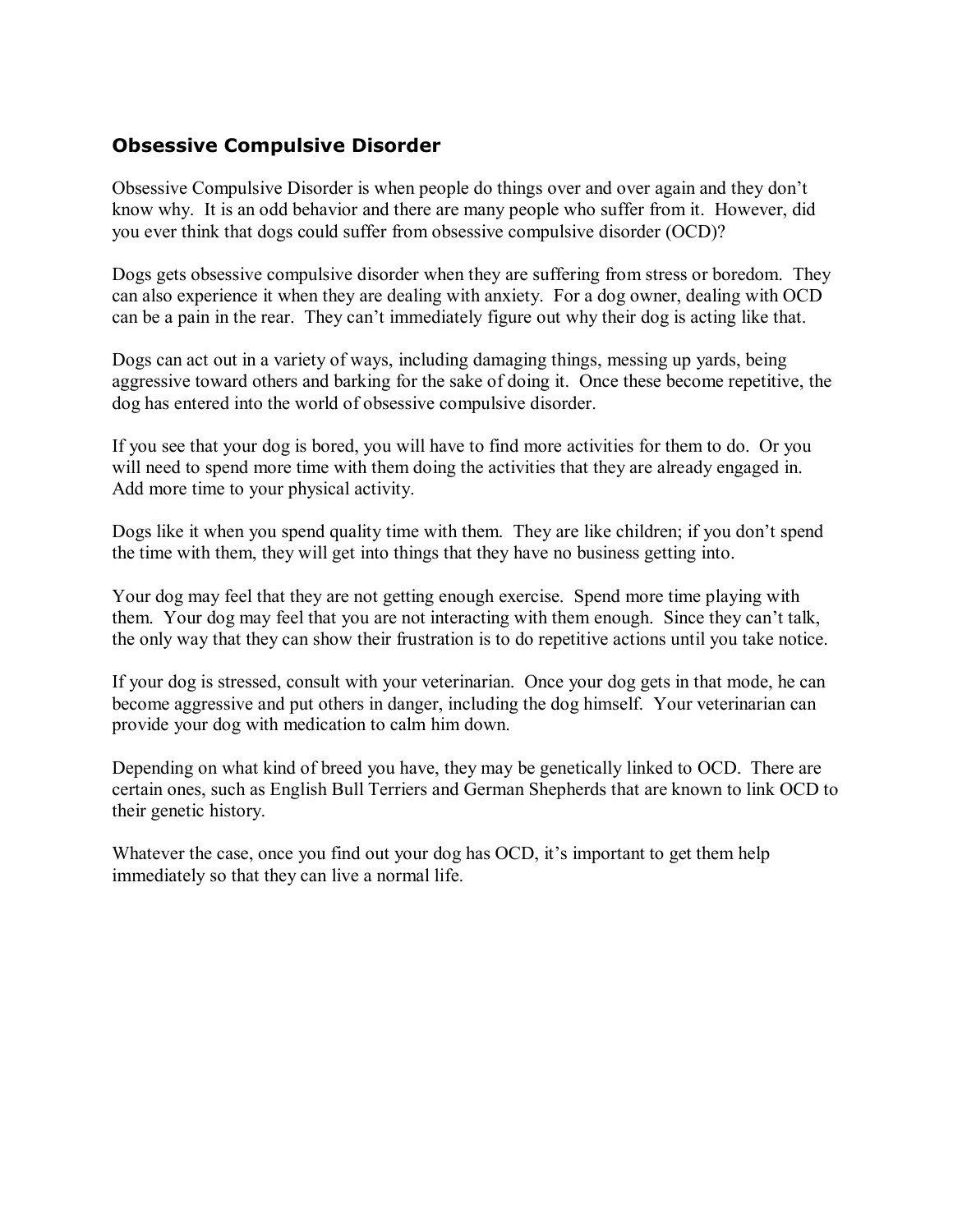#### **Conclusion**

You can help your dog change their bad behaviors by consistently working with them. Consistency is the key in order for your dog to make the change that you would like to see. Stick to your rules and don't allow anyone else that comes in contact with the dog to deviate from what you have taught.

Once your strategies and training is etched in stone, your dog will start to get used to them and eventually will get rid of the bad behaviors. You will have a difficult time with a dog that does not want to follow your orders and refuses to conform.

You will be less stressed once your dog is at ease and is obeying your commands. It is important that they do that. You will feel comfortable about bringing them out and allowing them to be active.

Dogs are like children—you have to keep nurturing them and providing them with love and support. At the same time, they must realize that they have to accept correction in order to be a productive member of your family.